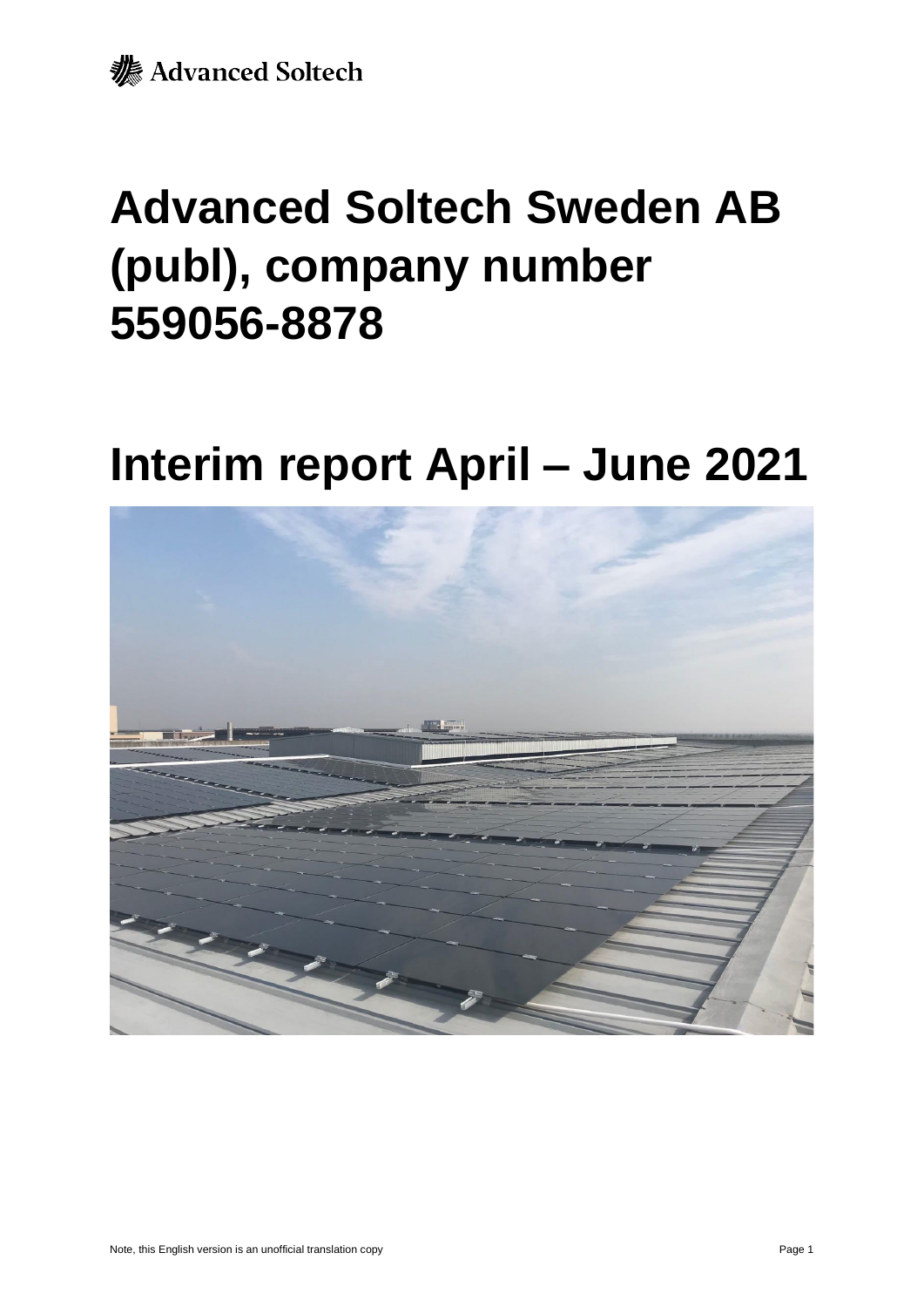# **China - the climate goals are affecting our business positively**

Advanced Soltech Sweden AB's ("ASAB") produced 49 (38) million kWh during the second quarter. This is our highest production ever in a single quarter. Our installed capacity amounted to 192 MW (140 MW) at the end of the second quarter. The effects of the Corona pandemic affected the quarter to a lesser extent as economic activity is high, but the Chinese price reduction of about five percent on electricity still remain in place. Chinese authorities have begun to set targets for the introduction of roof-based solar energy, which will have a positive effect on the market in which Advanced Soltech operates.

## **Second quarter 2021, in short**

- During the quarter, the company installed a total of 10 (1) MW of roof-based solar energy plants and had 192 (140) MW installed and revenue-generating capacity at the end of the quarter.
- During the quarter, 49 (38) million kWh were produced, which reduced China's CO2-related emissions by approximately 30,000 (23,000) tonnes.
- At the end of the quarter, the company had 37 (46) MW in subscribed orders, as well as projects in progress of 123 (123) MW.
- During the quarter, the company signed eight contracts amounting to a total installed capacity of 11.0 MW.

## **Second quarter 2021, in numbers**

- Revenues amounted to SEK 45.5 (42.9) million, an increase of 6 percent compared with the previous year.
- Net sales have increased from SEK 23.9 million to SEK 35.8 million, which is due to the company's portfolio of solar energy plants growing.
- Other operating income (subsidies) has decreased from SEK 19.1 million to SEK 9.8 million. During the period, the subsidies were negatively affected by a non-recurring item of SEK 3.2 million for returned subsidies, which at a reassessment was found to belong to the previous owner of the acquired project portfolio. These subsidies were originally recognized as revenue in Q2 2020.
- Operating expenses amounted to SEK 23.9 (14.8) million, an increase of 61 percent. The biggest items to the increase are that costs for maintenance and roof rents have increased, and that the company has strengthened within the management. The increase is in line with the company's plan for growth. In addition, the company has been charged with non-recurring items regarding relocation of three facilities, amounted to SEK 0.8 million.
- Operating profit for the quarter amounted to SEK 21.7 (28.1) million, a decrease of 23 percent compared with the previous year.
- Profit for the year after financial items and tax amounted to SEK -15.4 (-37.0) million and is affected by a non-cash flow-affecting currency effect of SEK -3.5 (-32.7) million. Adjusted for this item, profit for the year amounted to SEK -11.9 (-4.2) million.
- Total cash flow for the quarter amounted to SEK -0.1 (58.7) million.
- The number of employees at the end of the period was 16 (14).
- According to the company's estimate, the effects of the Corona pandemic affected the company by SEK -1.3 (-5.0) million during the quarter, due to declining revenues due to a general price reduction.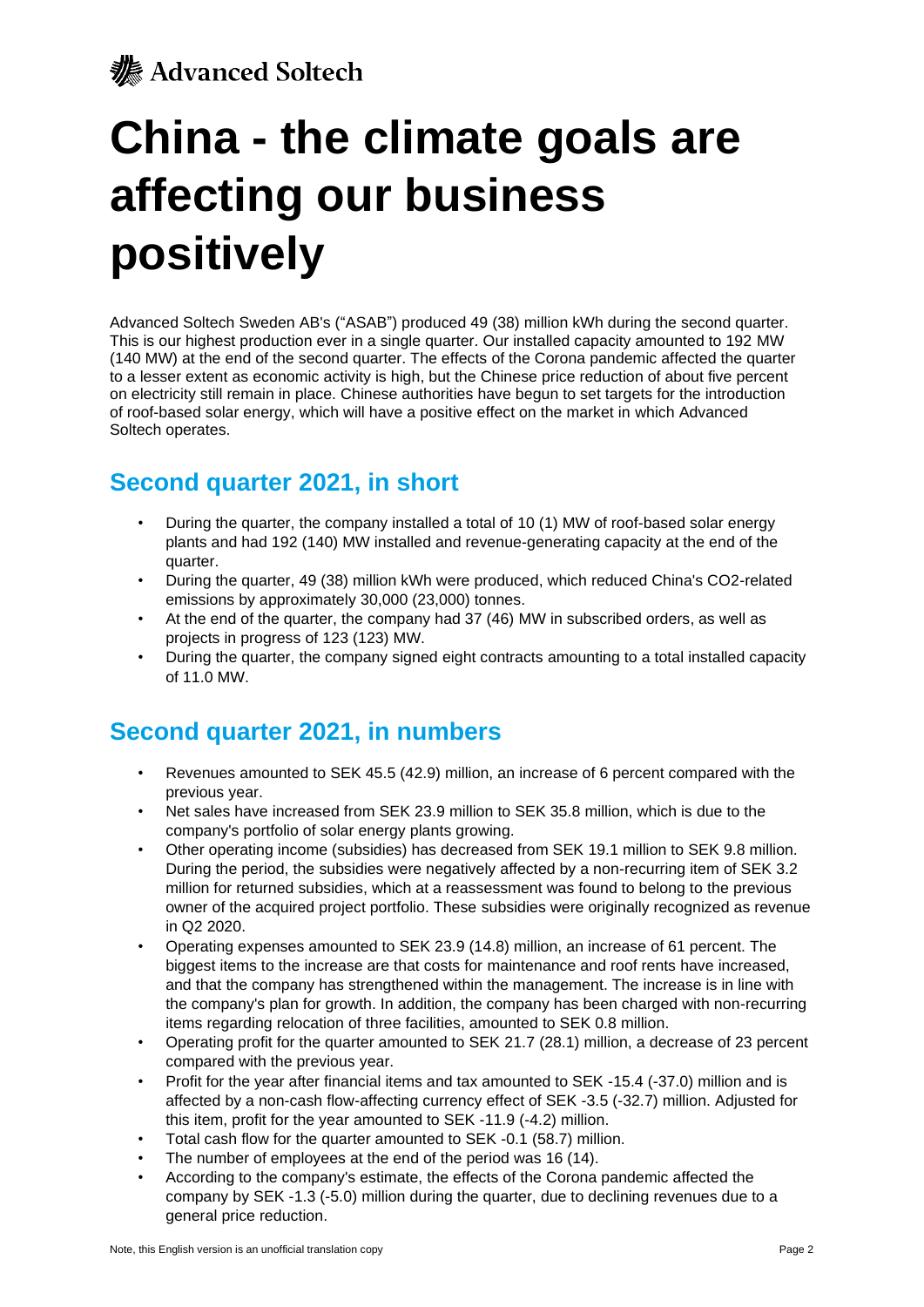## **First half year 2021, in numbers**

- Revenues amounted to SEK 72.6 (59.0) million, an increase of 23 percent compared with the previous year.
- Operating profit amounted to SEK 28.8 (31.7) million, a decrease of 9 percent compared with the previous year.
- Profit after financial items and tax amounted to SEK -0.5 (-36.8) million and is affected by a non-cash flow-affecting currency effect of SEK 36.6 (-6.1) million. Adjusted for this item, the result amounted to SEK -37.0 (-30.7) million.
- Total cash flow amounted to SEK -45.5 (21.3) million.
- According to the company's estimate, the effects of the Corona pandemic affected the company by SEK -1.9 (-10.5) million, due to declining revenues due to a general price reduction. The first quarter of 2020 was affected in larger extent of the Corona pandemic.

## **Significant events after the end of the period**

- The company receives SEK 46.6 million before deductions for issue costs in new issues of preference shares.
- Advanced Soltech signed contracts amounting to an installed capacity of 6.7 MW with four customers.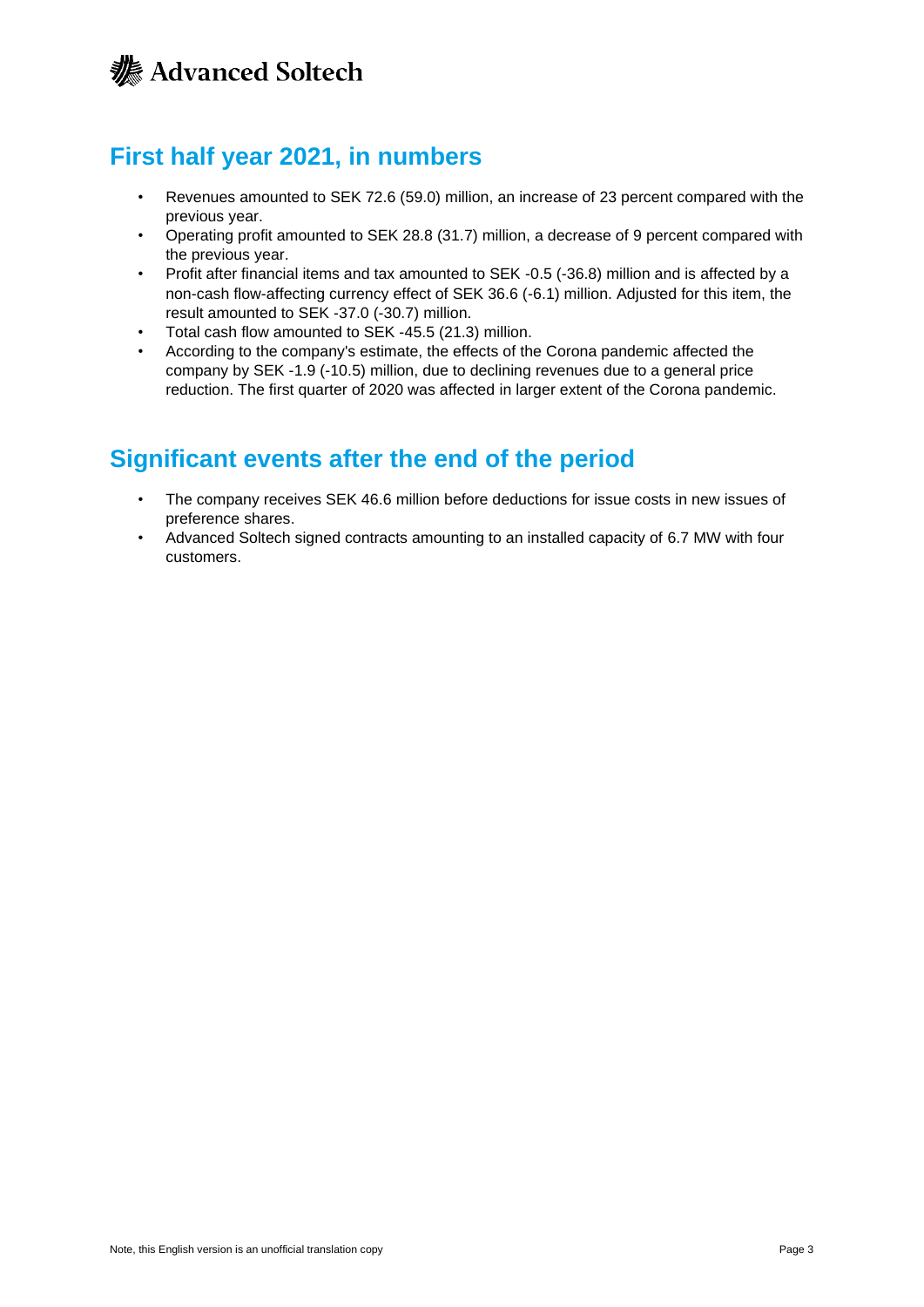

## **Key performance measures**

| Financial Key performance measures (**)            | 210401-<br>210630 | 200401-<br>200630 | 210101-<br>210630 | 200101-<br>200630 | 200101-<br>201231 |
|----------------------------------------------------|-------------------|-------------------|-------------------|-------------------|-------------------|
| Net revenue share of total revenue                 | 79%               | 56%               | 76%               | 57%               | 62%               |
| <b>EBIT</b>                                        | 21 659            | 28 138            | 28 773            | 31 749            | 76 179            |
| EBIT%                                              | 48%               | 66%               | 40%               | 54%               | 55%               |
| <b>EBITDA</b>                                      | 33 662            | 38 423            | 52 058            | 52 517            | 115 251           |
| EBITDA%                                            | 74%               | 89%               | 72%               | 89%               | 83%               |
| Amortization of capitalised borrowing costs        | 6458              | 4 1 0 5           | 13 3 67           | 10 097            | 22 945            |
| Interest expenses                                  | 21 571            | 23 860            | 42 983            | 44 572            | 85 656            |
| Net result per share (*)                           | $-0,72$           | $-1,74$           | $-0.03$           | $-2,05$           | -4,97             |
| Operational Key performance measures (**)          |                   |                   |                   |                   |                   |
| Produced electricity, millions of kWh              | 49                | 38                | 78                | 56                | 124               |
| Reduction of China's CO2-related emissions, tonnes | 30 000            | 23 000            | 48 000            | 35 000            | 77 000            |
| <b>Financial Key performance measures</b>          | 2021-06-30        | 2020-06-30        | 2020-12-31        |                   |                   |
| Interest-bearing debt                              | 980 456           | 1 052 816         | 977 322           |                   |                   |
| Net interest-bearing debt                          | 951 069           | 981 614           | 903 997           |                   |                   |
| Equity ratio                                       | 16%               | 11%               | 16%               |                   |                   |
| Operational Key performance measures               |                   |                   |                   |                   |                   |
| Installed capacity, MW                             | 192               | 140               | 177               |                   |                   |
| Average remaining contract time, years             | 17                | 17                | 18                |                   |                   |
| Signed orders, MW                                  | 37                | 46                | 38                |                   |                   |

### **Produced electricity in MW Q1 2017 – Q2 2021**

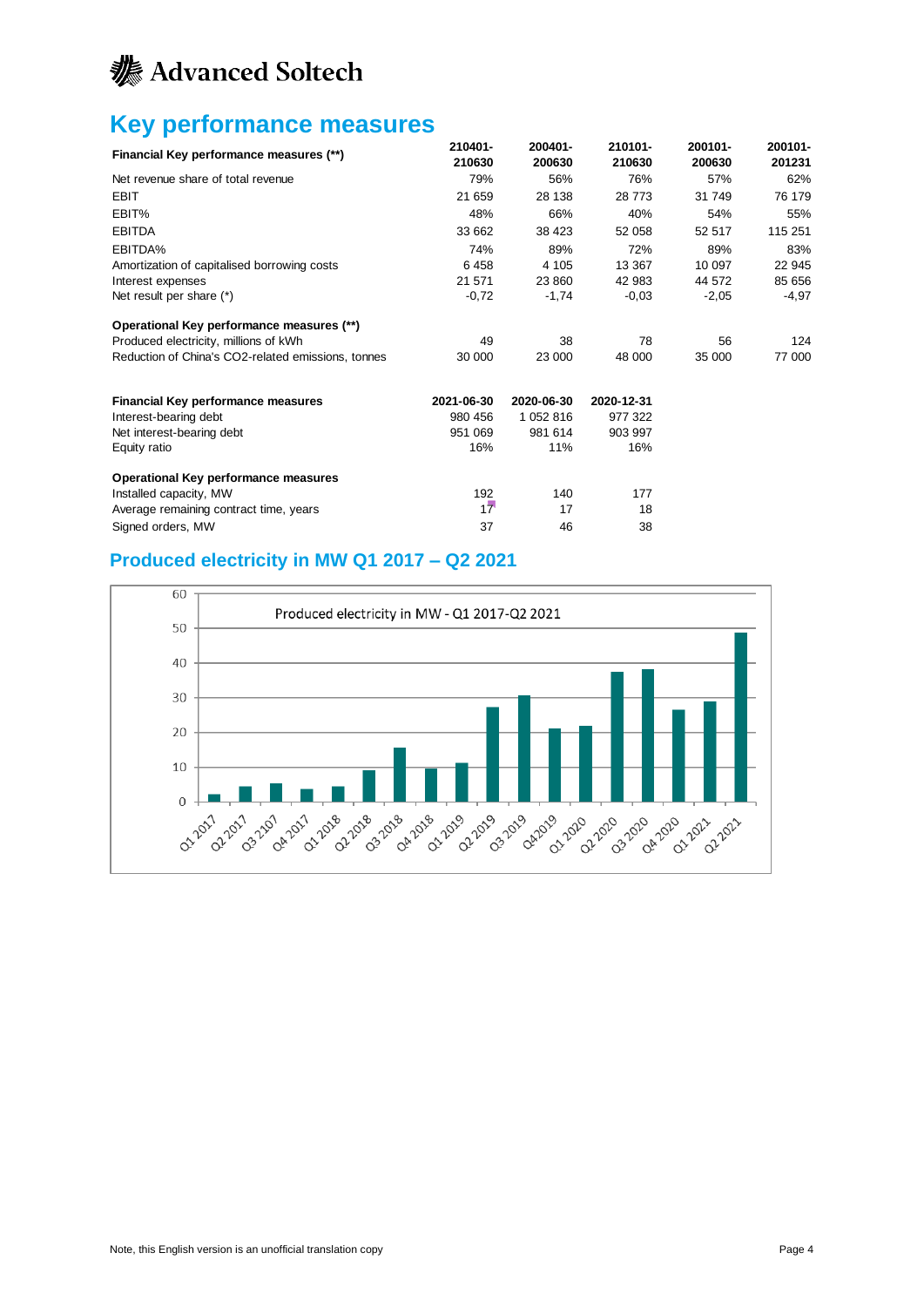

# **Comments from the CEO**

**" Continued good demand from the Chinese market"**

Max Metelius CEO



**During the second quarter our production reached 49 million kWh (38 million kWh), which is our highest production during a quarter to date. In this quarter we have seen strong economic recovery and good demand.**

**During the second quarter of 2021**, Advanced Soltech took new orders corresponding to 16 MW. We have also connected 10 MW to the grid and now have a total of 192 MW in producing facilities. which corresponds to one fifth of all solar that was installed in Sweden at the end of 2020. It is enough to supply about 38,000 Swedish households with electricity.

**The effects of the Corona pandemic** are beginning to subside, and we are returning to a normalized situation even though there are reports of local covid-outbreaks. The only major burden remaining is the general reduction in electricity prices of about five percent that was introduced last year in order to stimulate the domestic economy. At the same time, I can also state that there is still very good demand from the Chinese market for our offer.

**In August, a new extensive climate report** was released by the UN's climate panel IPCC. The report shows that the extreme weather phenomena that have become increasingly common are related to human activity, i.e. greenhouse gas emissions. The report confirms the enormous need for investments in the sector where we are active, and that the transition to a fossil-free economy will become an increasingly pressing issue. In the light of this, the capital markets to a larger extent will turn their focus to investments in the green sector, which will benefit the sector in which we are active. Having a scalable business model, like we do, that brings very effective climate benefits, will be in demand.

**Today, the Chinese economy** is among the strongest in the world. Although China's new role as an economic superpower creates friction in international relations, the situation begins to normalize after Biden has taken office as US president. At the same time, China's climate policy is becoming increasingly concrete. The so-called 30-60 target means that China's greenhouse gas emissions will decrease from 2030 and that the country will be carbon neutral by 2060.

**An important building block** in the conversion to a carbon neutral economy is the use of roof-based solar energy, something that is covered by a directive that was published in June this year. The directive states that the goal for buildings where there is government activity is that 50 percent of the roof area should be covered by solar panels. For public buildings, such as schools and hospitals, 40 percent applies and for commercial and industrial buildings 30 percent. The directive will have a very positive effect on demand in the segment in which we are active.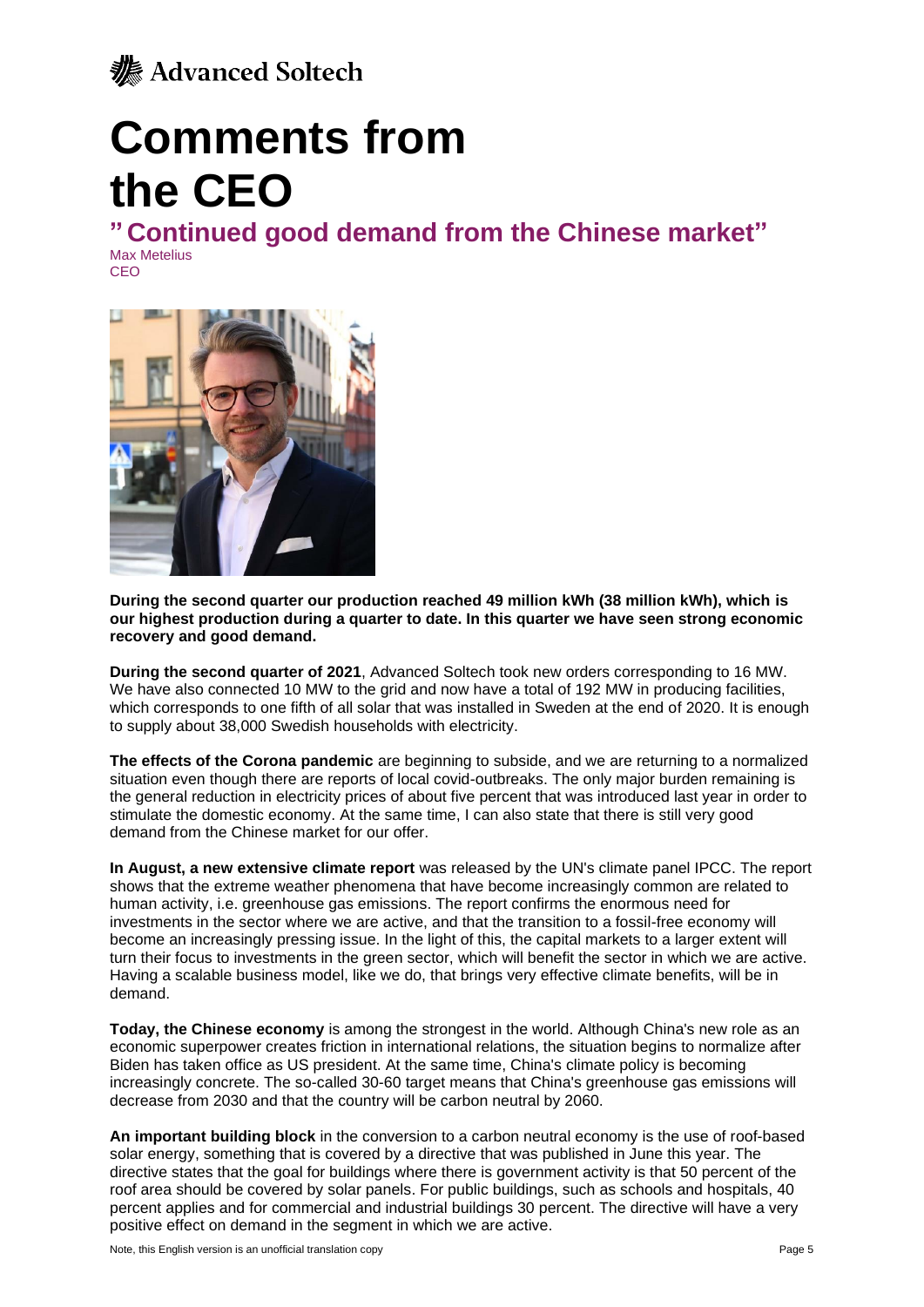

**Demand is**, as previously stated, still very good and our bottleneck continues to be the financing we need to deliver projects on time to new customers. Therefore, the company has carried out an issue of preference shares totaling SEK 46.6 million before deductions for issue costs in order to be able to continue investing at a high rate until we have a new capital structure in place.

**Our platform for sales**, installation and management works very well and is scalable. We also see that there is a local interest in financing our business, which will give us good opportunities to create a balanced capital structure with a larger share in Chinese Yuan.

**The planned listing** is primarily aimed at creating better conditions for financing the company's operations and is of course an important factor in creating the capital structure we need for the future. We have, together with our advisers DNB and Carnegie, moved forward in the listing process and will return with more detailed information at the appropriate time.

**From an environmental perspective**, we estimate, based on our current installations, that the reduced carbon dioxide emissions that Advanced Soltech contributes on an annual basis amount to 120,000 tonnes. By way of comparison, Swedish production of electricity and district heating generated a total of 4,568,000 tonnes of carbon dioxide emissions in 2019. The explanation behind the relatively large reduction in China is that we replace the very dirty coal-based Chinese electricity mix with clean solar in, where it makes the most impact from an environmental and climate perspective.

**We can therefore proudly say** that we continue to build a viable and profitable company that at the same time contributes with a fantastic climate benefit.

August 2021

**Max Metelius** CEO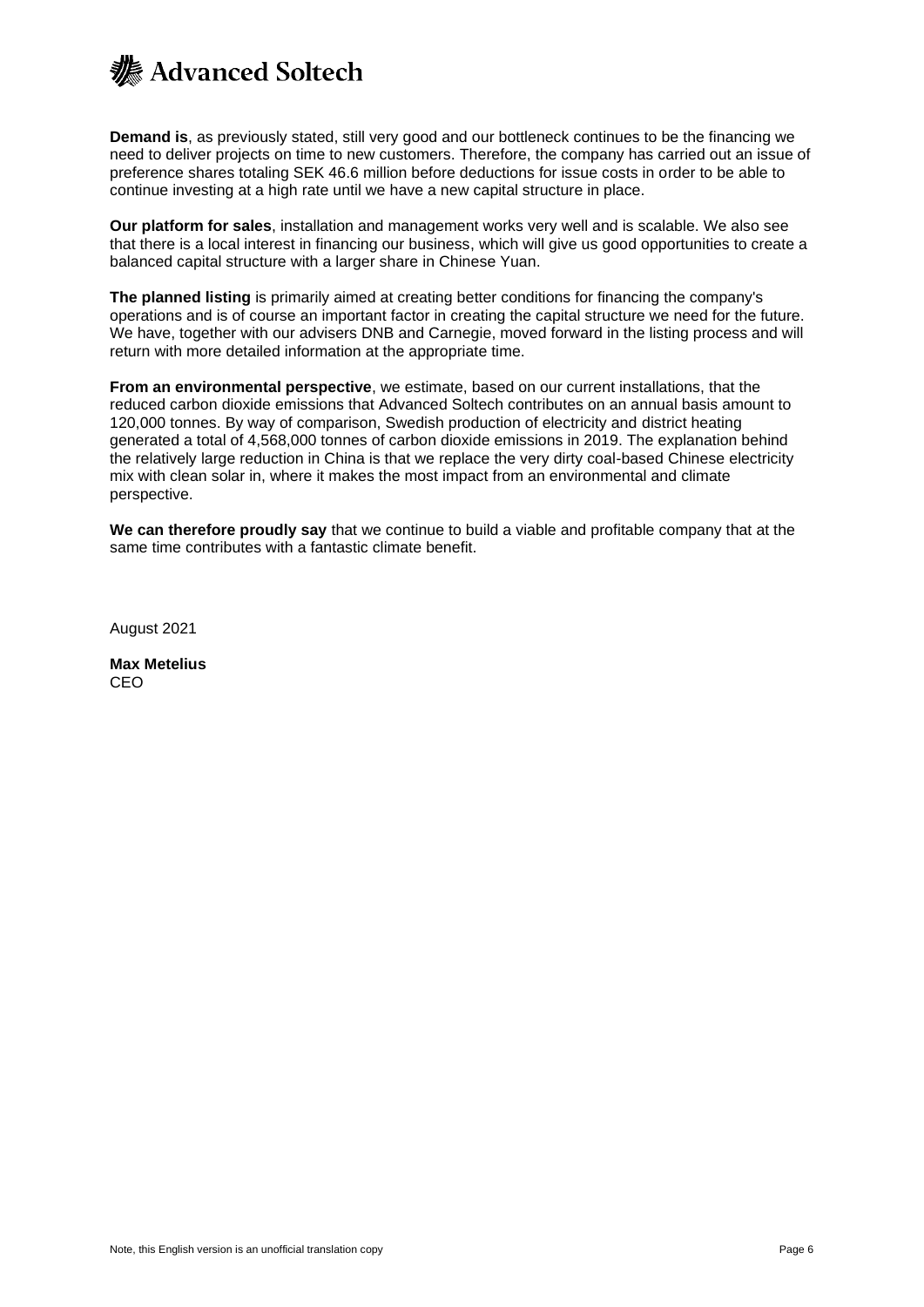### **ABOUT ADVANCED SOLTECH**

# **Business model, market and customers**

Advanced Soltech Sweden AB (publ) ("ASAB") has a clear cut business model and access to a very large market with many potential customers, both among private companies and state-owned businesses.

### **Business model**

ASAB offers Chinese customers electricity from solar energy plants located on the roofs of customers' properties. ASAB operates through wholly owned Chinese subsidiaries. ASAB's offer means that the company invests in, owns and operates the solar energy plant, in exchange for the customer buying the electricity that the plant produces at a pre-agreed price during a contract period of 20 years. The electricity that the customer does not buy is sold to the electricity grid. ASAB normally has a gross return on its new facilities of 12–15 percent.

After the end of the 20-year contract period, the contract is automatically extended by five years, unless the customer chooses to terminate the contract and requests eviction. The customer can also buy the facility at a pre-agreed price. The contracts that ASAB has signed before 2020 often have public subsidies that remain throughout the contract period, while the levels for districts and cities remain 3-5 years from the date of connection to the electricity grid. In April 2021, new rules were introduced which mean that no new facilities receive subsidies. This was an expected development, as the facilities currently show a good return without subsidies as the cost for building facilities has decreased significantly

If a property is sold during the contract period, the customer must either buy the facility from ASAB or, after ASAB's approval, ensure that the new property owner takes over the contract.

### **Market**

When ASAB evaluates which regions the company wants to be present in, there are three main factors to take into consideration, solar irradiation, the local electricity price and the accessible customer base. All of these factors are important for ASAB to achieve long-term profitability in its operations. ASAB's market consists entirely of China, primarily the country's eastern regions, which are also the most industrialized and economically developed. This region provides an ideal mix of customer base, electricity prices and solar irradiation.

China's political leadership has over time made several decisions aimed at reducing the country's dependence on coal, a resource that today supplies more than 60 percent of the electricity production. The so-called 30-60 target means that carbon dioxide emissions will begin to decrease from 2030 and that the country will be completely climate-neutral by 2060.

An important part of the transition to carbon neutral economy will be based on solar energy, and in June 2021 a directive was issued stating that a large part of the suitable roof surfaces that are available will be covered with solar panels. The directive, issued by the Chinese Energy Agency, sets a goal that at least 50 percent of the available roof area of buildings that house government operations should be covered with solar panels. For public buildings, such as schools and hospitals, the corresponding target is at least 40 percent and for commercial and industrial buildings at least 30 percent. Although ASAB does not yet know the details of how this will be put into practice, the general perception in the market is that the directive is very positive for the solar energy sector.

ASAB also sees that both foreign and Chinese investors are now beginning to take an interest in the business model with roof-based solar energy that the company offers. Although this will in the long run mean increased competition, ASAB sees it primarily as a confirmation that the company is working according to the right strategy. ASAB also has an advantage in the form of an established and functioning organization with great trust among customers, something that takes time to build.

### **Customers**

ASAB's customer base consists of 80 percent of private companies and 20 percent of state-owned operations. Common to the company's customers is that they are large organizations with thousands of employees. They also need large suitable roof areas, as ASAB's average facility occupies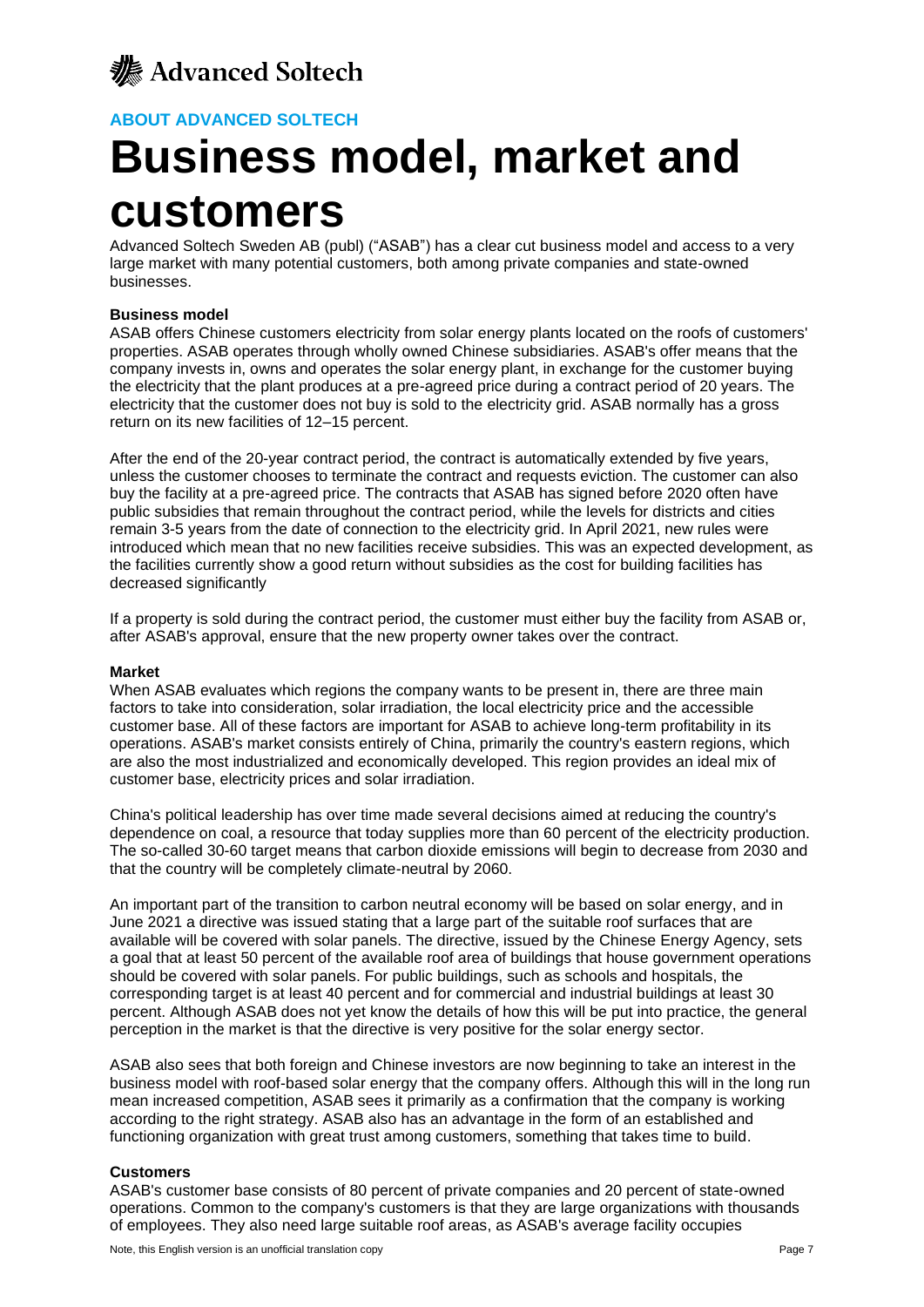approximately 15,000 square meters. Customers can be active in a number of areas, from the manufacture of vehicle components to brewing operations, or in the public sector a university or the Beijing Opera. A customer base with predominantly large customers provide stability for ASAB.

The reason why customers choose Advanced Soltech is that they get access to green electricity in an easy way and at a lower price than the electricity they can buy from the grid. ASAB carries out a thorough assessment of its customers' creditworthiness. Today, the company has 127 customers, which means that the counterparty risk is very diversified, something that distinguishes ASAB from similar companies which sell to the public electricity grid and thus has a weaker negotiating position and only one off-taker.

The rapid growth and conversion to alternative energy sources gives ASAB, which has proven experience in identifying suitable solar energy projects, coupled with efficient installation methods, good opportunities for continued profitable development. The risks that exist in the market are mainly associated with the fact that the infrastructure, including electricity production, is strongly regulated and dependent on permits and ultimately political decisions. Another driving force is environmental benefits. Through its operations, ASAB contributes to a way of reducing climate emissions and major environmental benefits through reducing air pollution.



### **ASAB's customers – installed capacity per region (MW)**



### **ASAB's customers – installed capacity per industry (MW)**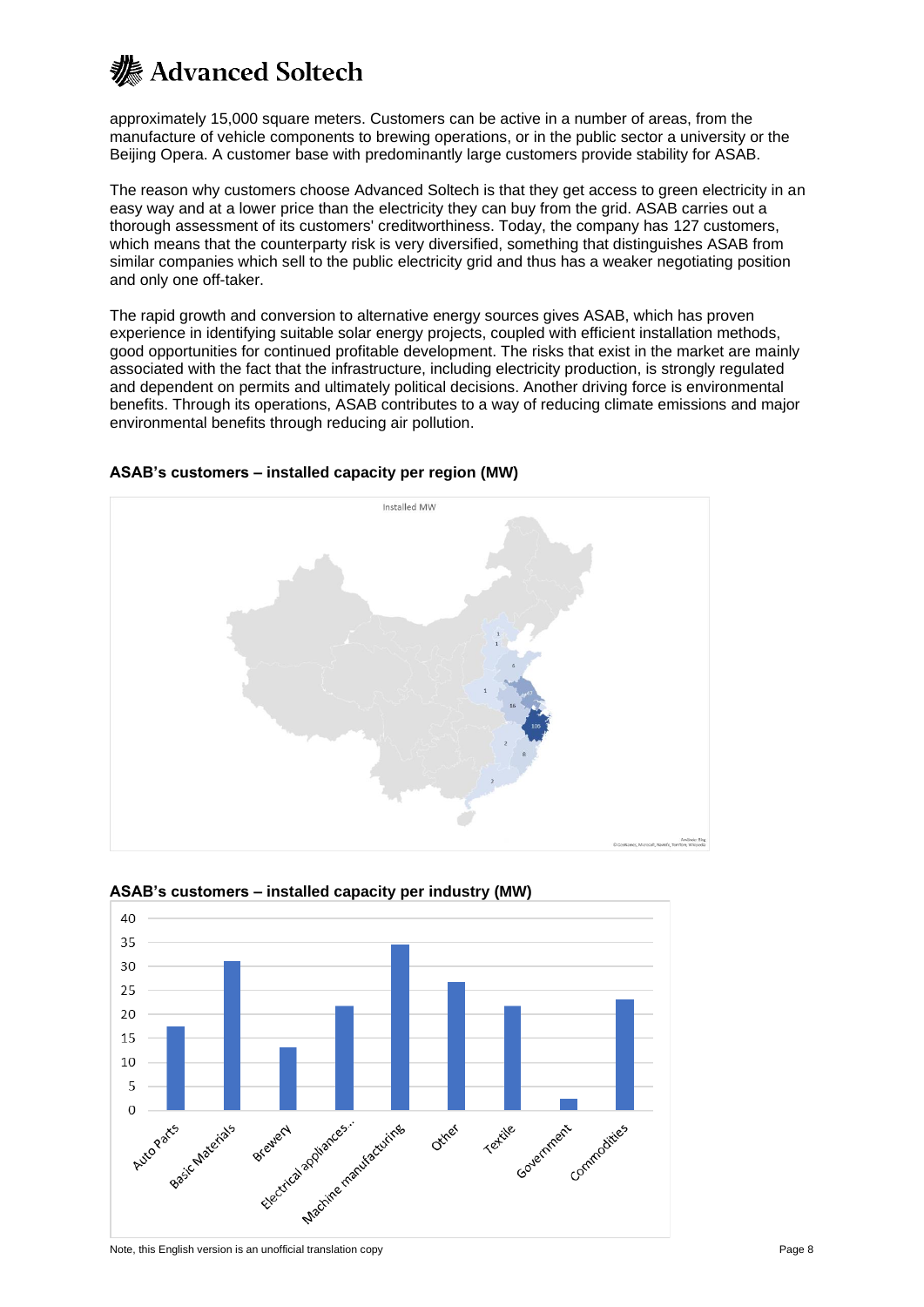

### **ABOUT ADVANCED SOLTECH**

# **Financial information for the group**

The Board of Directors and the CEO for Advanced Soltech Sweden AB (publ) ("ASAB") may hereby submit an interim report for the period April - June 2021.

### **Net sales and results for the Group**

- Revenues amounted to SEK 45.5 (42.9) million, an increase of 6 percent compared with the previous year.
- Net sales have increased from SEK 23.9 million to SEK 35.8 million, which is due to the company's portfolio of solar energy plants is growing.
- Other operating income (subsidies) has decreased from SEK 19.1 million to SEK 9.8 million. During the period, the subsidies were negatively affected by a non-recurring item of SEK 3.2 million for reversed subsidies, which at a reassessment was found to belong to the previous owner of the acquired project portfolio. These subsidies were originally recognized as revenue in Q2 2020. Part of the subsidies, at district and city level, are limited in time for up to 5 years from the start date, which causes them to gradually fall off continuously and decrease the total amount of subsidies received. The company has also re-periodized subsidies between quarters 2, 3 and 4 during 2020, see Note 3.
- Operating expenses amounted to SEK 23.9 (14.8) million, an increase of 61 percent. The biggest items to the increase are that costs for maintenance and roof rents have increased, and that the company has strengthened the management. The increase is in line with the company's plan for growth. In addition, the company has been charged with non-recurring items regarding relocation of three facilities, amounted to SEK 0.8 million.
- Operating profit amounted to SEK 21.7 (28.1) million, a decrease of 23 percent compared with the previous year.
- Interest expenses and similar income items amounted to SEK 32.3 (32.4) million.<br>• Interest expenses (excluding taxes, VAT and periodizing of borrowing costs) amount
- Interest expenses (excluding taxes, VAT and periodizing of borrowing costs) amounted to SEK 21.6 (23.9) million.
- Exchange rate difference amounted to SEK -3.5 (-32.7) million and each mainly attributable to a strengthen of the Swedish krona against CNY (+0.9 percent since March 31) respectively EUR (+1.1 percent). Previous year, the strengthen of Swedish krona was larger, +7.0 percent versus CNY and +5.4 percent versus EUR. The exchange rate difference arises through translation of assets and liabilities, with amounts in currency which is not the respective company's accounting currency. The amount is unrealized and do not affect the cash flow.
- Profit after tax amounted to SEK -15.4 (-37.0) million

### **Cashflow for the Group**

- The Group's total cash flow amounted to SEK -0.1 (58.7) million.
- Current operations generated a cash flow of SEK 77.2 (9.0) million. The single largest item that affects cash flow positive is accounts payable.
- Investment activities generated a cash flow of SEK -77.3 (-36.2) million, which for the most part consists of investment in new solar panels. The lower investment rate regarding 2020 depends on Covid-19.
- Financing activities generated a cash flow of SEK 0.0 (85.9) million, when no new loans were raised, or new issues were carried out. For previous year the company carried out a tap issue under the SOLT5 bond framework.

### **Financial standing for the Group**

- Total assets amounted to SEK 1,416 (1,254) million.
- Tangible fixed assets amounted to SEK 1,158 (958) million, which for the most part consists of solar energy plants.
- Financial fixed assets amounted to SEK 87 (97) million, which mainly consists of the VAT claim, which arises
- when the company invests in new solar energy plants.
- Cash and bank amounted to SEK 29 (71) million.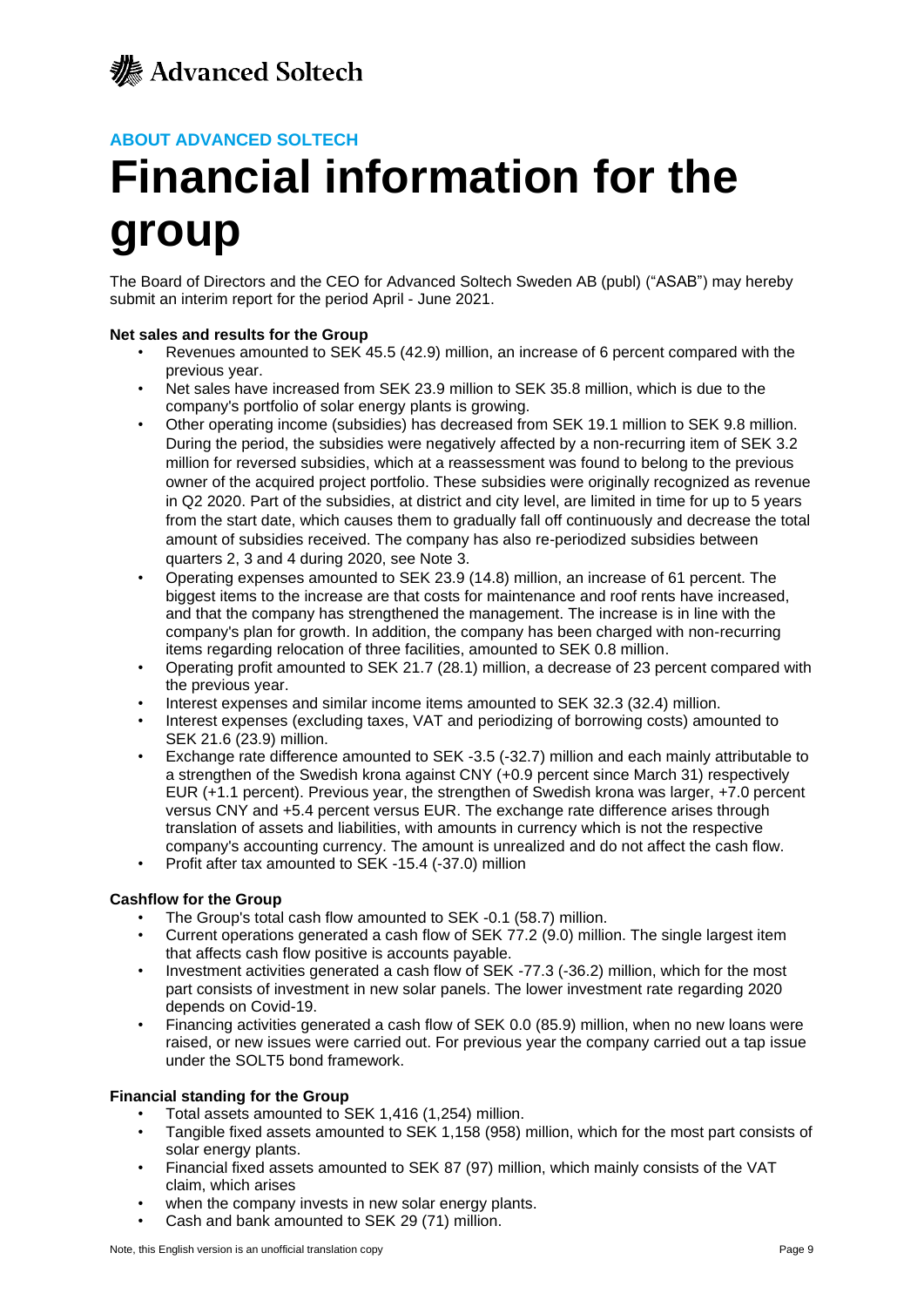

- Equity amounted to SEK 220 (136) million.
- Long-term liabilities amounted to SEK 962 (945) million, lasting of bond loans less capitalized borrowing costs,
- loans from the two main owners and one smaller external loan.
- Current liabilities amounted to SEK 225 (165) million, the largest the item consists of accounts payable.

### **The quarter in figures for the parent company**

- Revenues amounted to SEK 0.0 (3.3) million.
- Operating expenses amounted to SEK 3.7 (5.0) million.
- Operating profit amounted to SEK -3.7 (-1.8) million.
- Interest expenses and similar income items amounted to SEK 25.2 (22.9) million, an increase of 10 percent compared with the previous year.
- Interest expenses (excluding taxes, VAT and periodizing of borrowing costs) amounted to SEK 21.3 (21.2) million.
- Exchange rate difference amounted to SEK -5.0 (-21.7) million, an improvement of 77 percent compared with the previous year.
- Profit after tax amounted to SEK -14.8 (-27.5) million. The main reason for the improved result is the exchange rate gain.
- The number of employees at the end of the period was 4 (2).

### **Bond loan**

Bond loans and pledged collateral In January 2019, ASAB issued its first institutional Green Bond, SOLT5. The payment from the bond issue has used to finance solar panel plants in China. SOLT5 was listed on the Nasdaq First North Sustainable Bond Market with the first trading day on March 21, 2019. The issuer shall ensure that all downstream loans that ASAB provides to them Chinese subsidiaries must always be pledged with the issuer as beneficiaries:

- pledge of the solar power plants owned by the Chinese subsidiaries (or its relevant subsidiaries) as then financed by downstream loans, with the exception of such assets with minority interests;
- pledge of the Chinese subsidiaries (or their relevant subsidiaries) over receivables under the roof agreements regarding the installation and operation of the solar energy plants that have financed by downstream loans other than such assets with minority interests.

Bond loan Currency MEUR MSEK Booked value Redemption MSEK day Interest rate SOLT2 SEK 127,7 127,7 2023-02-28 8,75% SOLT3 SEK 148,3 148,3 2023-07-09 8,75% SOLT4 SEK 70,4 70,4 2023-11-08 8,25% SOLT5 (\*) EUR 27,3 276,8 2023-01-25 9,00% SOLT5 (\*\*) SEK 320,8 320,8 2023-01-25 9,00% 944,0 Principal

Below is a list of ASAB's bond loans.

(\*) The interest rate is 9.00% plus EURIBOR 90 days (if EURIBOR is negative the interest rate will be 9.00%) (\*\*) The interest rate is 9.00% plus STIBOR 90 days (if STIBOR is negative the interest rate will be 9.00%)

#### **Transactions with related parties**

The following related party transactions, with market conditions, took place during the period.

|                          |                                      | 210101- | 200101- | 200101- |
|--------------------------|--------------------------------------|---------|---------|---------|
| Transaction              | Counterpart                          | 210630  | 200630  | 201231  |
| Purchase of solar panels | Advanced Solar Power (Hangzhou) Inc. | 156 346 | 62 088  | 148 443 |
| Purchase of service      | Advanced Solar Power (Hangzhou) Inc. | 3685    |         | 0       |
| Charged interest         | Advanced Solar Power (Hangzhou) Inc. | 0       | 1 147   | 1449    |
| Office rental            | Advanced Solar Power (Hangzhou) Inc. | 33      | 40      | 178     |
| Charged interest         | Soltech Energy Sweden AB (publ)      | 388     | 1 200   | 781     |
|                          |                                      | 160 451 | 64 475  | 150 851 |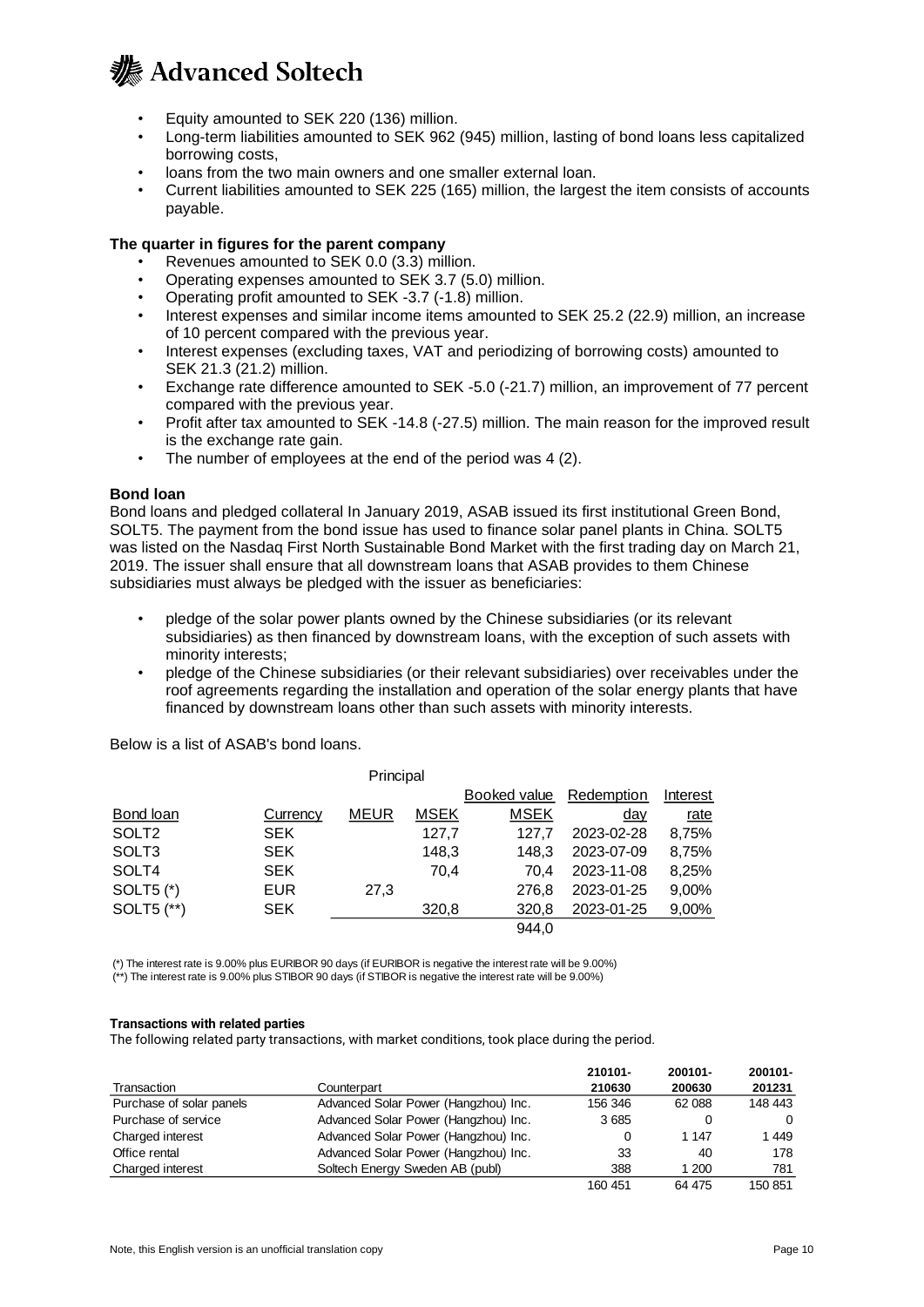

### **ABOUT ADVANCED SOLTECH**

# **Other Information**

### **Risks**

Risk is defined as uncertainty, positive or negative, which can affect ASAB's goals and the ability to achieve the best possible results. The risks are divided into four categories:

- financial risks
- business and strategic risks
- country risk
- legal and regulatory risks.

Based on the type and characteristics of the risk, management is responsible for conducting risk analyzes and developing action plans and implementing these to reduce uncertainty where possible and optimize the financial effects. Policy and process for risk management as well as the most important overall risks must be reported in ASAB's annual report and short-term risks must be reported in the quarterly reports if necessary. Below are two areas that the company considers to be particularly critical of the business.

### *Dependance on key personnel*

ASAB is a relatively small company and is dependent on key personnel and key employees. If the company loses these people or finds it difficult to attract equally qualified employees, this can affect the company's operations and ability to execute current and future strategies. It is crucial for the company's success to continue to be able to attract and retain qualified staff. This in turn depends on factors such as the company's business development, ability to create stimulating tasks, workload, incentive programs and competition for experienced employees. If one or more persons should leave or otherwise terminate their relationship with the Company or if any of these key persons significantly changes or reduces their roles within the Company, there is a risk that the Company will not be able to find qualified replacements or services that can contribute in good time. corresponding way to the Company's operations. This may delay and / or complicate the continued development of ASAB.

### *Currency risk*

Concerns in the foreign exchange market involve currency risks as the Company operates in an international market. A weakening of the Swedish krona compared with the euro, but perhaps above all with the Chinese currency, RMB (yuan), would mean increased costs and could affect the Company's earnings and financial position. The company has external loans in Euro but has an accounting currency in SEK, which can lead to accounting currency losses. The company has, together with an external party, worked to formulate a currency policy in order to handle currency fluctuations in the best and most cost-effective way.

### **Sustainability**

### *Environmental responsibility*

Advanced Soltech will offer environmentally friendly products and services that are produced with the least possible resource and energy consumption and with low environmental impact. All solar cells sold by Advanced Soltech are collected for recycling when they are used up. Wise resource management is a key word within the company and great focus is placed on resource use, regardless of whether it concerns energy, premises, waste, travel or transport, and to reduce these based on reasonable efforts. Advanced Soltech works systematically and prevents pollution through a goaloriented environmental work that is an integral part of the company's culture. Current environmental requirements together with environmental aspects and environmental goals form the basis for our work.

### *Social responsibility*

Advanced Soltech shall safeguard the integrity of the company's stakeholders and partners and handle information so that it is protected and managed in a responsible manner. We have a clear focus on sustainability, and we work to ensure that our partners are also expected to share our values and our code of conduct. Employees are one of the company's most important assets. It is through the employees' commitment, development and competence that we create a culture where we and our partners thrive. We strive for a work climate and a work environment that is the best possible for all employees. As an employer, we take our responsibility by offering each employee a developing and responsible job.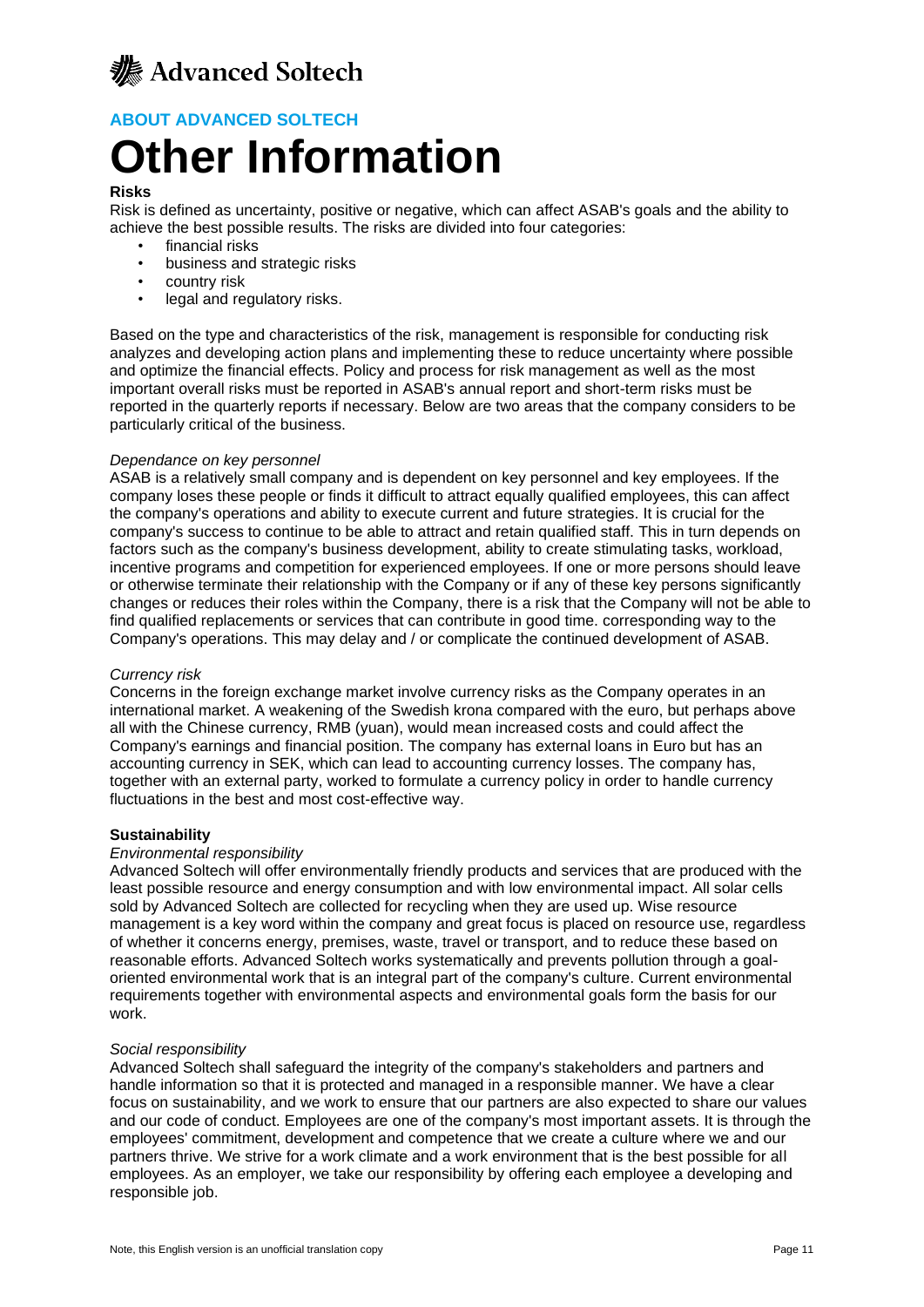

*Other*

Diversity enriches and we therefore work actively with diversity and gender equality issues. We support and follow the principles of the UN Global Compact initiative.

### **Owner and the share**

The company is 50.82 percent owned by Soltech Energy Sweden AB (publ) and 48.83 percent by Advanced Solar Power (Hangzhou) Inc. The remaining 0.35 percent shareholding consists of preference shareholders.

### **The Group**

The report covers Advanced Soltech Sweden AB (publ), consisting of the Swedish parent company Advanced Soltech

Sweden AB (publ) and the wholly owned subsidiaries

- Advanced SolTech Renewable Energy (Hangzhou) Co., Ltd
- Longrui Solar Energy (Suqian) Co., Ltd
- ST-Solar Holding AB (dormant)

The two Chinese subsidiaries are in their turn the parent companies of local Chinese companies, socalled SPVs (Special Purpose Vehicle) established in different regions of China. The companies are without employees.

### **Corporate governance**

Advanced Soltech Sweden AB (publ) is a Swedish public limited company. The company is formed in Sweden and was registered with Bolagsverket 2016-03-30 and has conducted operations since its. The company follows the rules of the Swedish Companies Act (2005: 551) and other applicable laws and regulations in Stockholm, Sweden where the company has its registered office.

The basis for the company's operations is the Articles of Association. The object of the company's operations is to conduct financing of the Group's solar energy plants, but not such operations referred to in the Banking and Financing Operations Act and activities compatible therewith, as stated in the Articles of Association §3. The Articles of Association have been revised during the financial year, mainly §5 applicable share number, this to be able to issue preference shares.

The Annual General Meeting approves the Articles of Association and appoints them annual board. The board is responsible for the company's organization and administration and appoints or dismisses the CEO. The Board annually adopts written rules of procedure for his work, combined with a CEO instruction for distribution of work between the board and the CEO.

Issues relating to remuneration or auditing are decided directly by the company's board of directors, via the Remuneration Committee and the Audit Committee. All members of the Board are elected next Annual General Meeting. Each individual board member reserves the right to resign at any time.

In addition to the laws and regulations that regulate the company's operations as above, the company applies Swedish and international accounting legislation that ensures that the financial the reporting meets the requirements.

#### **Forward-looking statements**

All forward-looking statements in this report are based on the company's best judgment at the time of the report. Such statements, like all future assessments, contain risks and uncertainties, which may mean that the actual outcome will be different. In addition to what is required by current legislation, forward-looking statements only apply on the day they are made and the company does not undertake to update these in the light of new information or future events. The company does not provide any forecasts.

### **Calendar**

- Interim report for the third quarter of 2021 will be published on November 9, 2021
- Year-end report of 2021 will be published on February 24, 2022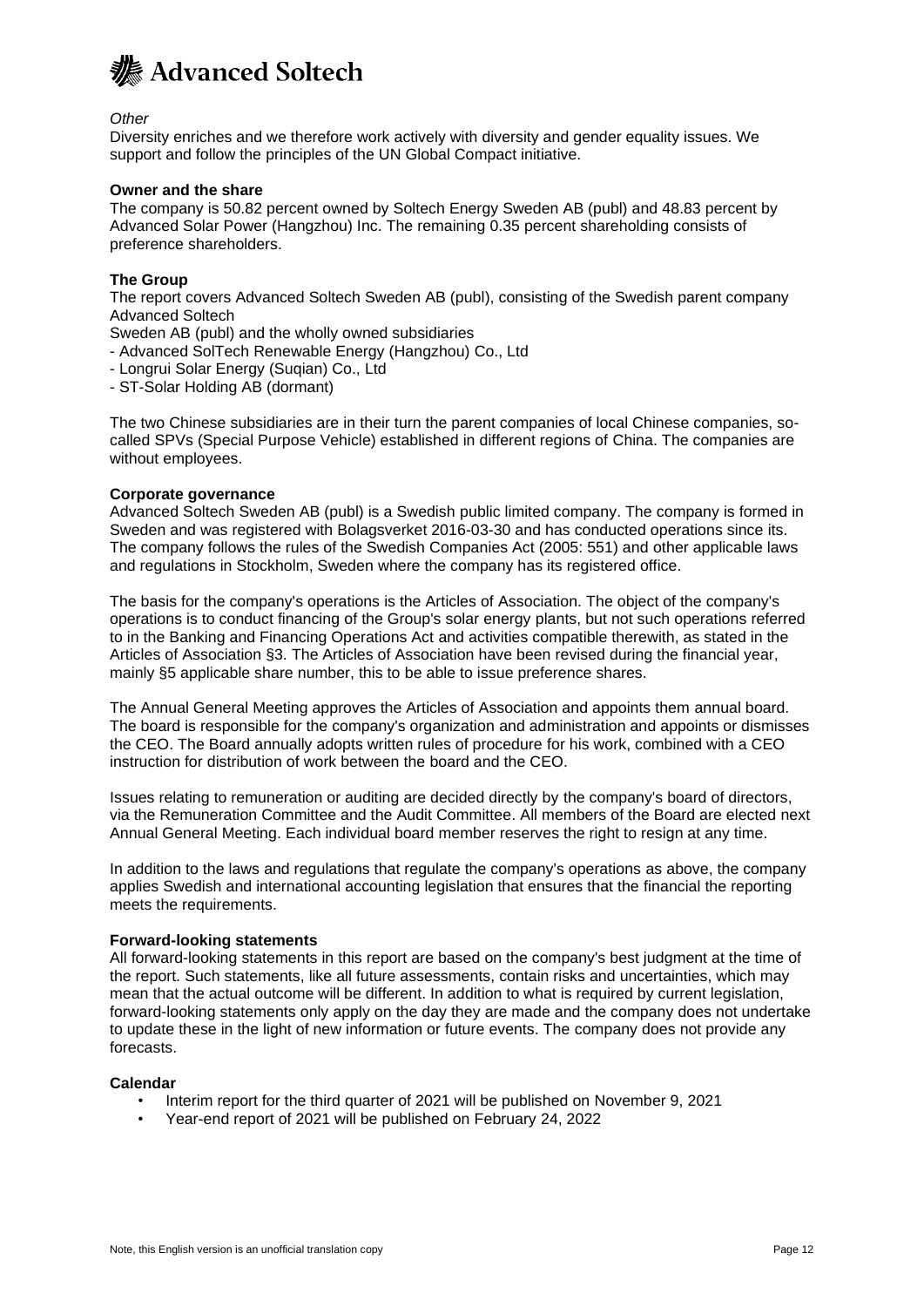### **ADVANCED SOLTECH GROUP**

## **Income Statement**

| (SEK 000')                                  | 210401-<br>210630 | 200401-<br>200630 | 210101-<br>210630 | 200101-<br>200630 | 200101-<br>201231 |
|---------------------------------------------|-------------------|-------------------|-------------------|-------------------|-------------------|
|                                             | <b>Actual</b>     | <b>Actual</b>     | Actual            | Actual            | Actual            |
| Net revenue                                 | 35 767            | 23 858            | 55 475            | 33 815            | 86 401            |
| Other operating income                      | 9 7 8 0           | 19 0 75           | 17 112            | 25 173            | 52 393            |
| <b>Total revenue</b>                        | 45 547            | 42 933            | 72 587            | 58 988            | 138 794           |
| <b>Operating expenses</b>                   |                   |                   |                   |                   |                   |
| Other external expenses                     | $-8142$           | $-3075$           | $-13761$          | $-3718$           | $-13761$          |
| Personnel expenses                          | $-3690$           | $-1435$           | $-6715$           | $-2753$           | $-9115$           |
| Depreciation and amortization               | $-12003$          | $-10285$          | $-23285$          | $-20768$          | $-39072$          |
| Other operating expenses                    | $-53$             | 0                 | $-53$             | $\Omega$          | $-667$            |
| <b>Total operating expenses</b>             | $-23888$          | -14 795           | $-43814$          | $-27239$          | $-62615$          |
| <b>Operating profit / EBIT</b>              | 21 659            | 28 138            | 28 773            | 31 749            | 76 179            |
| <b>Result from financial items</b>          |                   |                   |                   |                   |                   |
| Interest income and similar income items    | 28                | 1 7 1 3           | 62                | 1777              | 1839              |
| Interest expenses and similar charges       | $-32261$          | $-32418$          | $-64519$          | $-62561$          | $-123637$         |
| Currency gains and losses                   | $-3485$           | $-32748$          | 36 595            | $-6125$           | $-41340$          |
| <b>Profit after financial items</b>         | $-14059$          | $-35315$          | 911               | $-35160$          | $-86959$          |
| Tax                                         | $-1.366$          | $-1643$           | $-1.365$          | $-1643$           | $-10058$          |
| The result for the period                   | $-15425$          | $-36958$          | -454              | $-36803$          | -97 017           |
| Attributable to the parent company's owners | $-15601$          | $-37305$          | $-563$            | $-37083$          | $-98477$          |
| Minority interest                           | 176               | 347               | 109               | 280               | 1 4 6 0           |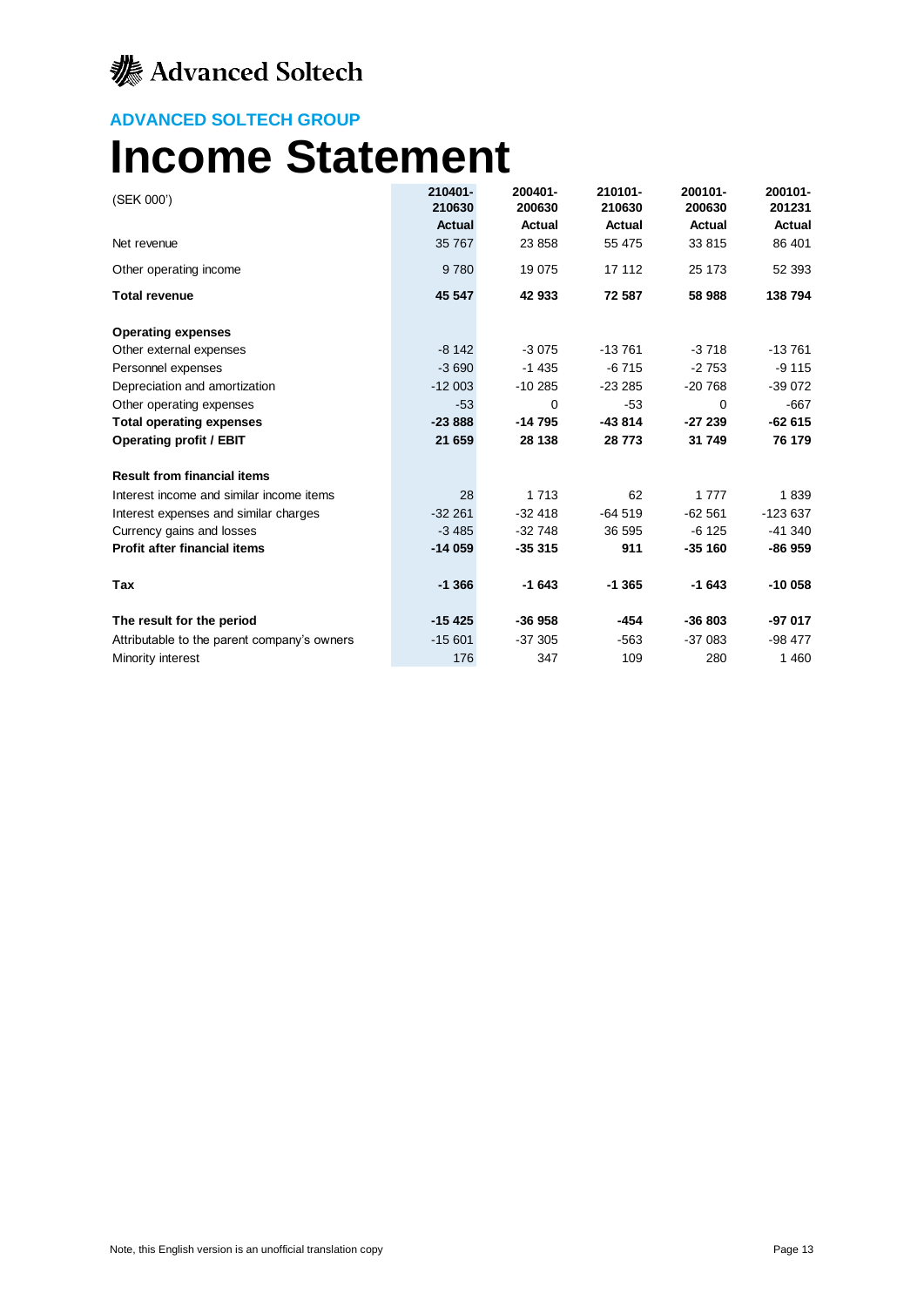

## **Balance Sheet**

| (SEK 000')                                | 2021-06-30 | 2020-06-30 | 2020-12-31 |
|-------------------------------------------|------------|------------|------------|
|                                           |            |            |            |
| <b>ASSETS</b>                             |            |            |            |
| <b>Fixed assets</b>                       |            |            |            |
| Intangible fixed assets                   |            |            |            |
| Total intangible fixed assets             | 43 245     | 44 961     | 42 266     |
| <b>Total intangible fixed assets</b>      | 43 245     | 44 961     | 42 266     |
| <b>Tangible fixed assets</b>              |            |            |            |
| Solar PV installations                    | 1 144 187  | 883 459    | 918 209    |
| Solar PV installations under construction | 11 614     | 52 489     | 59 963     |
| Other tangible assets                     | 1 963      | 1792       | 1703       |
| Prepayments of solar PV installations     | $\Omega$   | 20 690     | 0          |
| <b>Total tangible fixed assets</b>        | 1 157 764  | 958 430    | 979 875    |
|                                           |            |            |            |
| <b>Financial assets</b>                   |            |            |            |
| Other long-term receivables               | 85 617     | 87 243     | 88 271     |
| Deferred tax assets                       | 1682       | 9 797      | 7858       |
| <b>Total financial fixed assets</b>       | 87 299     | 97 040     | 96 129     |
| <b>Total fixed assets</b>                 | 1 288 308  | 1 100 431  | 1 118 270  |
|                                           |            |            |            |
| <b>Current assets</b>                     |            |            |            |
| <b>Short-term receivables</b>             |            |            |            |
| Accounts receivable                       | 35 802     | 31 566     | 23 537     |
| Tax receivable                            | $\Omega$   | 345        | 0          |
| Other receivables                         | 20 816     | 25 5 24    | 16 790     |
| Prepaid expenses and accrued income       | 41 391     | 25 062     | 25 1 28    |
| <b>Total current receivables</b>          | 98 009     | 82 497     | 65 455     |
|                                           |            |            |            |
| <b>Cash and bank balances</b>             |            |            |            |
| Cash and bank balances                    | 29 387     | 71 202     | 73 325     |
| Total cash and bank balances              | 29 387     | 71 202     | 73 325     |
| <b>Total current assets</b>               | 127 396    | 153 699    | 138 780    |
| <b>TOTAL ASSETS</b>                       | 1 415 704  | 1 254 130  | 1 257 050  |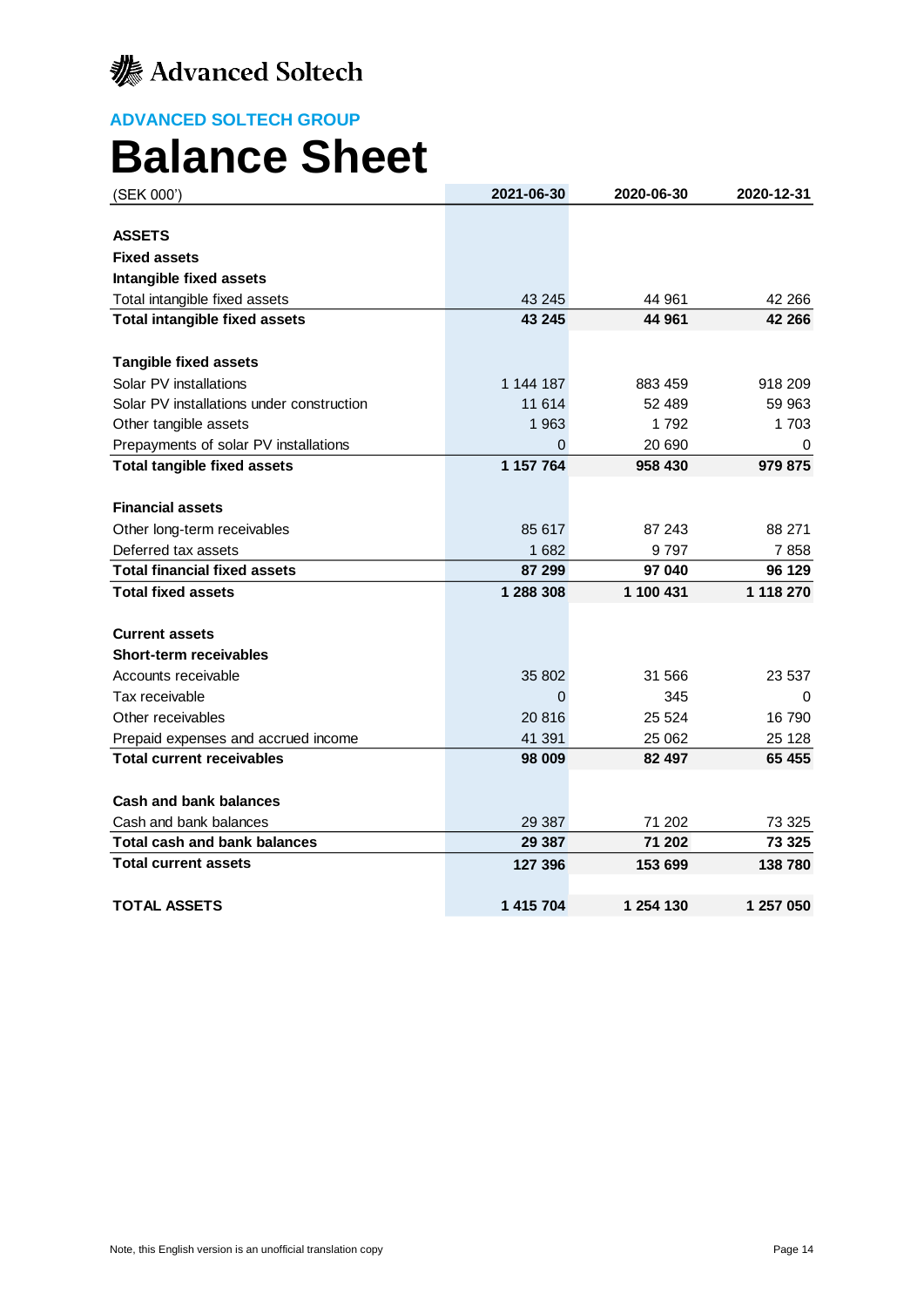

# **Balance Sheet, continued**

| (SEK 000')                                             | 2021-06-30 | 2020-06-30 | 2020-12-31 |
|--------------------------------------------------------|------------|------------|------------|
|                                                        |            |            |            |
| <b>EQUITY AND LIABILITIES</b>                          |            |            |            |
| <b>Equity</b>                                          |            |            |            |
| Share capital                                          | 4 3 1 6    | 4 300      | 4 3 1 6    |
| Additional paid in capital                             | 331 950    | 208 732    | 331 950    |
| Retained earnings including profit/loss for the period | $-116013$  | $-77025$   | -133 589   |
| Equity related to:                                     |            |            |            |
| Owners of the parent company                           | 213 368    | 129 753    | 195 631    |
| Minority interest in equity                            | 6885       | 6254       | 7046       |
| <b>Total equity</b>                                    | 220 253    | 136 007    | 202 677    |
|                                                        |            |            |            |
| <b>Provisions</b>                                      |            |            |            |
| Deferred tax liability                                 | 8 4 3 3    | 8 0 8 9    | 7853       |
| <b>Total provisions</b>                                | 8 4 3 3    | 8 0 8 9    | 7853       |
|                                                        |            |            |            |
| <b>Non-current liabilities</b>                         |            |            |            |
| Other non-current liabilities                          | 36 681     | 37 258     | 34 886     |
| Liabilities to group companies                         | 27 949     | 28 930     | 27 323     |
| Bond loan                                              | 897 280    | 879 197    | 882 699    |
| <b>Total non-current liabilities</b>                   | 961 910    | 945 385    | 944 908    |
|                                                        |            |            |            |
| <b>Current liabilities</b>                             |            |            |            |
| Liabilities to credit institutions                     | 0          | 37 0 24    | 0          |
| Accounts payable                                       | 187 185    | 93 776     | 56 600     |
| <b>Tax liabilities</b>                                 | 165        | 1 906      | 9 1 1 6    |
| Other current liabilities                              | 10 389     | 7 5 6 4    | 8547       |
| Accrued expenses and prepaid income                    | 27 369     | 24 379     | 27 349     |
| <b>Total current liabilities</b>                       | 225 108    | 164 649    | 101 612    |
|                                                        |            |            |            |
| <b>TOTAL EQUITY AND LIABILITIES</b>                    | 1 415 704  | 1 254 130  | 1 257 050  |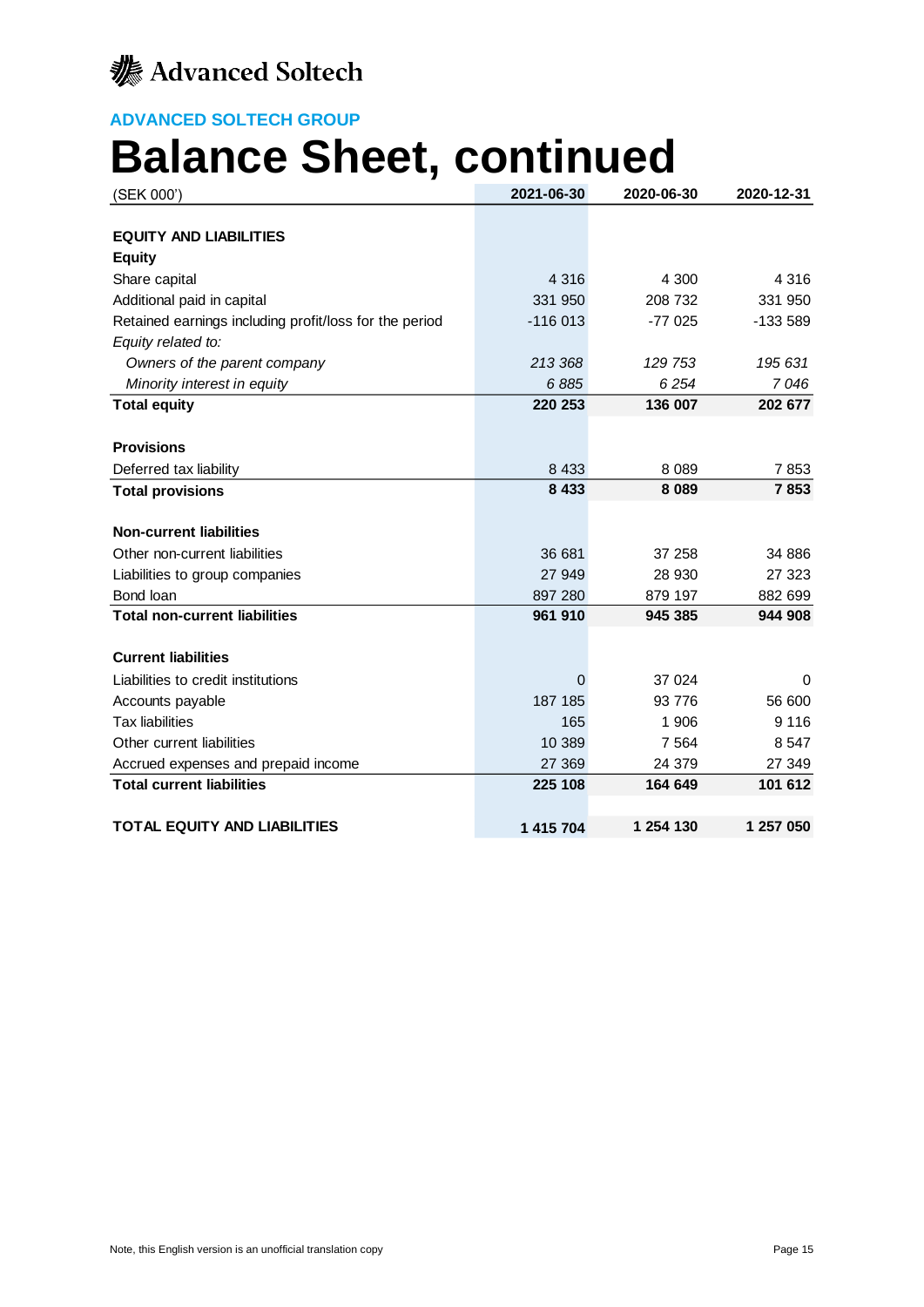## **ADVANCED SOLTECH GROUP**

# **Changes in equity**

|                                |               |                   |                            | Retained earnings    |          |                |                     |
|--------------------------------|---------------|-------------------|----------------------------|----------------------|----------|----------------|---------------------|
| 210401-210630                  |               | Other contributed |                            | including profit for |          |                |                     |
|                                | Share capital |                   | equity Translation reserve | the period           | Total    | Minority share | <b>Total equity</b> |
| Opening balance                | 4 3 1 6       | 331 950           | 6 2 4 9                    | $-109.949$           | 232 566  | 6767           | 239 333             |
| Result for the period          |               |                   |                            | $-15601$             | $-15601$ | 176            | -15 425             |
| <b>Translation differences</b> |               |                   | $-3597$                    |                      | $-3597$  | $-57$          | $-3654$             |
| <b>Dividends</b>               |               |                   |                            |                      |          |                |                     |
| Closing balance                | 4 3 1 6       | 331 950           | 2652                       | $-125550$            | 213 368  | 6885           | 220 253             |

| 200401-200630                  |               | Other contributed |                            | Retained earnings<br>including profit for |          |                |                     |
|--------------------------------|---------------|-------------------|----------------------------|-------------------------------------------|----------|----------------|---------------------|
|                                | Share capital |                   | equity Translation reserve | the period                                | Total    | Minority share | <b>Total equity</b> |
| Opening balance                | 4 3 0 0       | 185 692           | 27 622                     | $-26287$                                  | 191 327  | 6 3 6 1        | 197 688             |
| Result for the period          |               |                   |                            | $-37.305$                                 | $-37305$ | 347            | $-36958$            |
| <b>Translation differences</b> |               |                   | $-24268$                   |                                           | $-24268$ | $-455$         | $-24723$            |
| Rights issue                   |               |                   |                            |                                           |          |                |                     |
| Closing balance                | 4 300         | 185 692           | 3 3 5 4                    | -63 592                                   | 129 754  | 6 2 5 3        | 136 007             |

|                                |               |                   |                            | Retained earnings    |          |                |                     |
|--------------------------------|---------------|-------------------|----------------------------|----------------------|----------|----------------|---------------------|
| 200101-201231                  |               | Other contributed |                            | including profit for |          |                |                     |
|                                | Share capital |                   | equity Translation reserve | the period           | Total    | Minority share | <b>Total equity</b> |
| Opening balance                | 500           | 189 492           | 5 3 6 6                    | $-26509$             | 168 849  | 6 0 3 2        | 174 881             |
| Result for the period          |               |                   |                            | -98 478              | -98 478  | 1460           | -97 018             |
| <b>Translation differences</b> |               |                   | $-21013$                   |                      | $-21013$ | $-447$         | $-21460$            |
| Rights issue                   | 3816          | 154 075           |                            |                      | 157 891  |                | 157891              |
| Issue cost                     |               | $-11617$          |                            |                      | $-11617$ |                | $-11617$            |
| Closing balance                | 4 3 1 6       | 331 950           | $-15647$                   | $-124.987$           | 195 632  | 7 0 45         | 202 677             |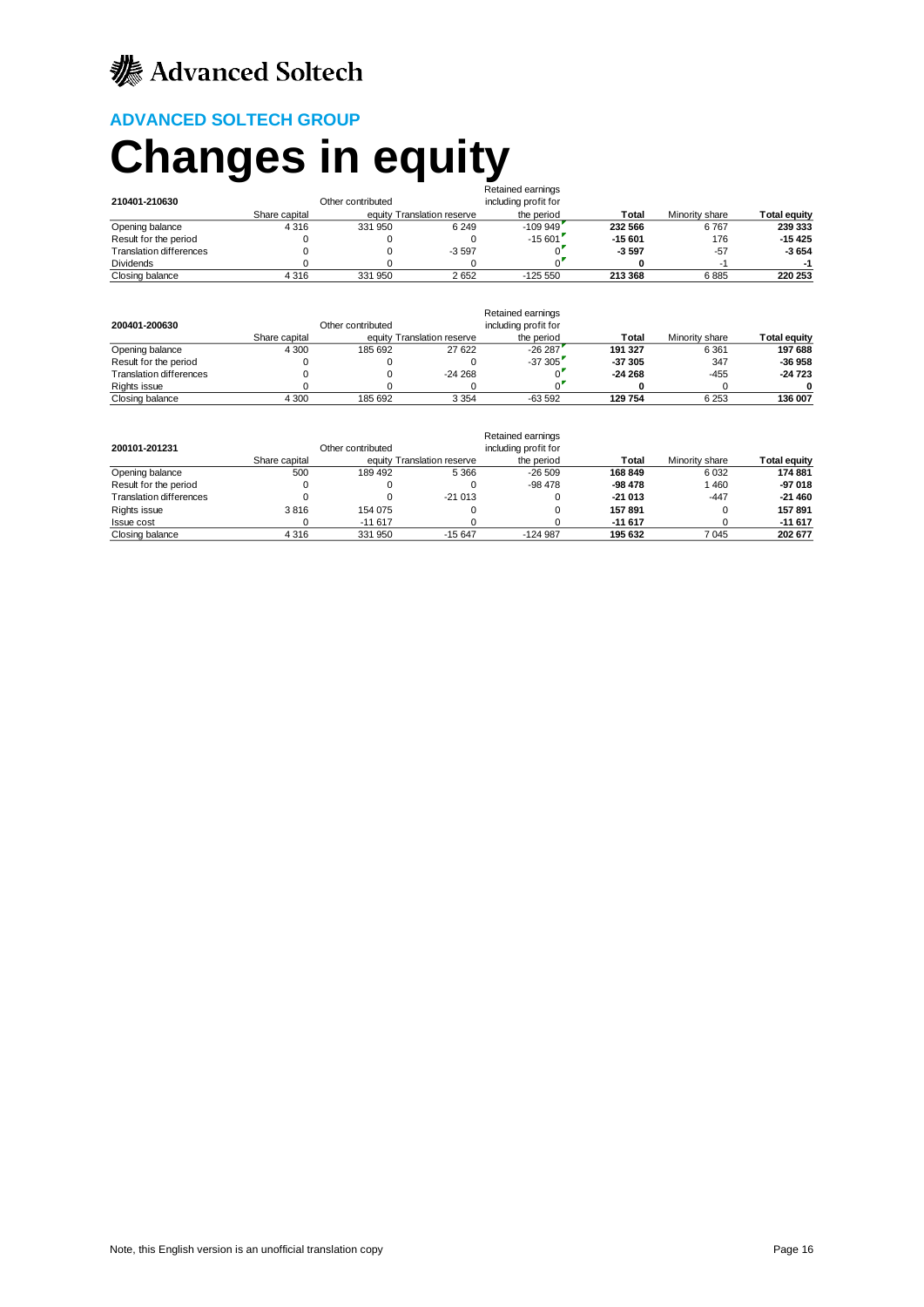

## **ADVANCED SOLTECH GROUP Cash flow analysis**

(SEK 000') **210401-210630 200401-200630 210101-210630 200101-200630 200101-201231 Cash flows from operating activities** Operating profit (EBIT) 21 659 28 138 28 773 31 749 76 179 Adjustment for depreciation and amortization 12 003 10 285 23 285 20 768 39 072 Adjustment for items not included in the cash flow 337 -92 203 -3 867 -4 019 **33 999 38 331 52 261 48 650 111 232** Interest received 28 564 62 628 1 839 Interest paid -15 817 -13 038 -48 258 -41 136 -108 816 Income tax paid **12 053** -2 194 -2 194 -2 194 -2 1945 -2 1945 -2 1946 -2 1946 -2 1958 -2 053 **-17 983 -14 419 -50 764 -42 561 -107 591** Change in accounts receivables **change in accounts receivables**  $-9\ 500$   $-9\ 104$   $-10\ 895$   $-9\ 441$   $-2\ 418$ Change in other short-term receivables -8 050 -11 650 -15 931 -18 241 -16 841 Change in accounts payables 81 197 1 926 125 938 -3 318 -29 810 Change in other current liabilities 11 192<br>
Cash flow from working capital 192<br>
Cash flow from working capital 192<br>
26 393<br>
26 399 44<br>
26 282<br>
37 877 **Cash flow from working capital 61 140 -14 905 99 941 -26 282 -37 877 Cash flow from operating activities 77 156 9 007 101 438 -20 193 -34 236 Investing activities** Investments in tangible fixed assets -85 374 -25 565 -147 748 -35 501 -136 306 Investments in intangible fixed assets 0 0 0 0 0 Investments in other financial fixed assets 8 109 10 681 1 414 -8 973 1107 **Cash flow from investing activities -77 265 -36 246 -146 334 -44 474 -135 199 Financing activities** Shareholders' contributions and the contributions of the contributions of the contributions of the contributions of the contributions of the contributions of the contributions of the contributions of the contributions of t Share issue cost **11 617** 0 0 0 0 0 -11 617 Net proceeds from new loans 0 85 946 0 85 946 86 368 Repayment of loans and the contract of loans of the contract of loans of the contract of the contract of the contract of the contract of the contract of the contract of the contract of the contract of the contract of the c

Dividends to minority interest and the control of the control of the control of the control of the control of the control of the control of the control of the control of the control of the control of the control of the con **Cash flow from financing activities -1 85 946 -624 85 946 195 116**

**Cash flow for the period -110 58 707 -45 520 21 279 25 681** Translation difference in cash and cash equivalents -228 -1 166 1 582 73 -2 206 Cash and cash equivalents opening balance 29 725 13 661 73 325 49 850 49 850 Cash and cash equivalents closing balance 29 387 71 202 29 387 71 202 73 325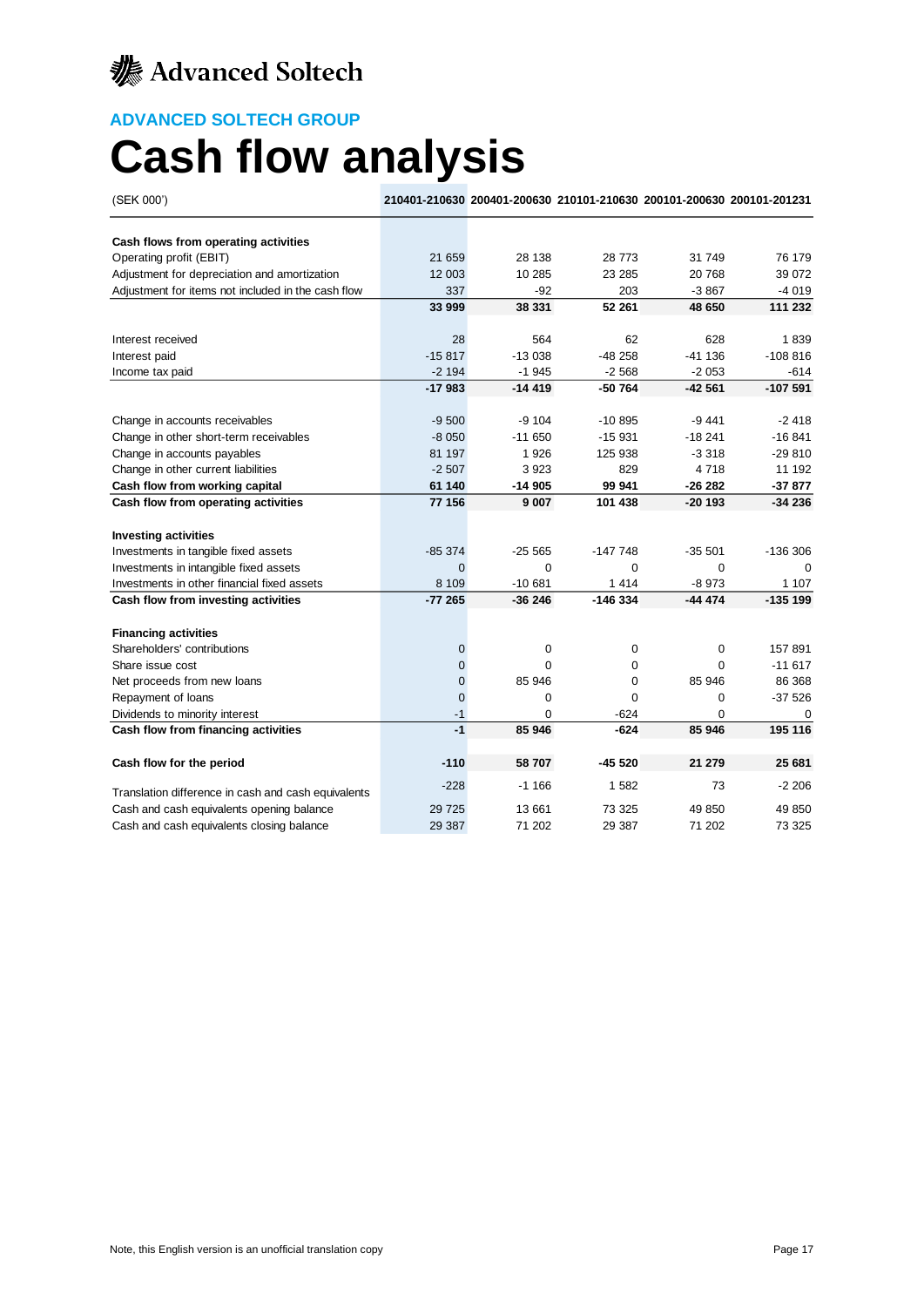

## **PARENT COMPANY Income Statement**

| (SEK 000')                               |          | 210401-210630 200401-200630 210101-210630 200101-200630 200101-201231 |          |          |          |
|------------------------------------------|----------|-----------------------------------------------------------------------|----------|----------|----------|
| Net revenue                              | $\Omega$ | 3 2 6 9                                                               | $\Omega$ | 6 2 3 3  | 6 2 3 5  |
| Other operating income                   |          | 0                                                                     | 15       | $\Omega$ | 284      |
| <b>Total revenue</b>                     |          | 3 2 6 9                                                               | 15       | 6 2 3 3  | 6519     |
| <b>Operating expenses</b>                |          |                                                                       |          |          |          |
| Other external expenses                  | $-649$   | $-3716$                                                               | $-1342$  | $-5646$  | $-8380$  |
| Personnel expenses                       | $-2948$  | $-1052$                                                               | $-5246$  | $-1873$  | $-5938$  |
| Depreciation and amortization            | $-1$     | 0                                                                     | $-2$     | $\Omega$ | -1       |
| Other operating expenses                 | $-53$    | $-256$                                                                | -54      | $-256$   | $-665$   |
| <b>Total operating expenss</b>           | $-3651$  | $-5024$                                                               | $-6644$  | $-7775$  | $-14984$ |
| <b>Operating profit / EBIT</b>           | $-3650$  | $-1755$                                                               | $-6629$  | $-1542$  | $-8465$  |
| <b>Result from financial items</b>       |          |                                                                       |          |          |          |
| Interest income and similar income items | 19 091   | 18768                                                                 | 38 137   | 35 476   | 72 957   |
| Interest expenses and similar charges    | $-25204$ | $-22892$                                                              | $-50255$ | $-44251$ | $-94209$ |
| Currency gains and losses                | $-5002$  | $-21660$                                                              | 4 300    | 1582     | $-19352$ |
| <b>Profit after financial items</b>      | $-14765$ | $-27539$                                                              | $-14447$ | -8735    | -49 069  |
| Tax                                      |          | 0                                                                     | $-213$   | 0        | 474      |
| The result for the period                | $-14765$ | $-27539$                                                              | $-14660$ | $-8735$  | $-48595$ |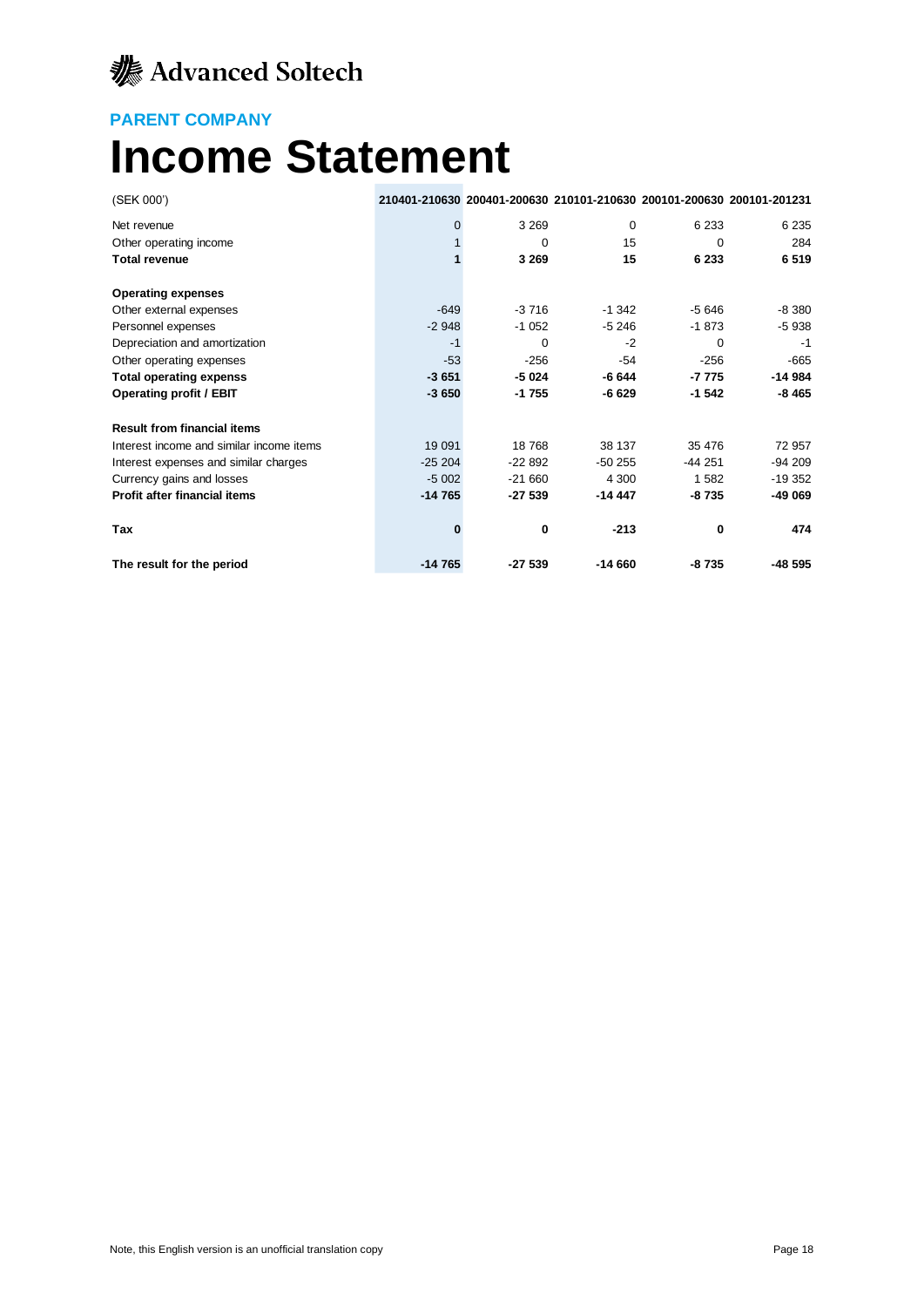

**PARENT COMPANY Balance Sheet**

| (SEK 000')                          | 2021-06-30 | 2020-06-30 | 2020-12-31 |
|-------------------------------------|------------|------------|------------|
|                                     |            |            |            |
| <b>ASSETS</b>                       |            |            |            |
| <b>Fixed assets</b>                 |            |            |            |
| <b>Tangible fixed assets</b>        |            |            |            |
| Other tangible assets               | 20         | 0          | 22         |
| <b>Total tangible fixed assets</b>  | 20         | $\bf{0}$   | 22         |
| <b>Financial assets</b>             |            |            |            |
| Shares in group companies           | 461 922    | 402 581    | 461 922    |
| Receivables from group companies    | 732 694    | 696 099    | 726 365    |
| <b>Total financial fixed assets</b> | 1 194 616  | 1 098 680  | 1 188 287  |
| <b>Total fixed assets</b>           | 1 194 636  |            |            |
|                                     |            | 1 098 680  | 1 188 309  |
| <b>Current assets</b>               |            |            |            |
| <b>Receivables</b>                  |            |            |            |
| Receivables from group companies    | 54 858     | 5886       | 34 610     |
| Tax receivable                      | 0          | 0          | 66         |
| Other receivables                   | 517        | 10 288     | 399        |
| Prepaid expenses and accrued income | 12 479     | 131        | 5 9 5 6    |
| <b>Total current receivables</b>    | 67 854     | 16 305     | 41 031     |
|                                     |            |            |            |
| <b>Cash and bank balances</b>       |            |            |            |
| Cash and bank balances              | 7 1 5 5    | 56 699     | 38 509     |
| <b>Total cash and bank balances</b> | 7 1 5 5    | 56 699     | 38 509     |
| <b>Total current assets</b>         | 75 009     | 73 004     | 79 540     |
| <b>TOTAL ASSETS</b>                 | 1 269 645  | 1 171 684  | 1 267 849  |
|                                     |            |            |            |
| <b>EQUITY AND LIABILITIES</b>       |            |            |            |
| <b>Equity</b>                       |            |            |            |
| Share capital                       | 4 3 1 6    | 4 300      | 4 3 1 6    |
| Additional paid in capital          | 346 301    | 200 043    | 346 301    |
| Retained earnings                   | -45 766    | 2829       | 2829       |
| Profit (loss) for the year          | $-14660$   | $-8735$    | -48 595    |
| <b>Total equity</b>                 | 290 191    | 198 437    | 304 851    |
| Long-term liabilities               |            |            |            |
| Liabilities to group companies      | 27 949     | 28 930     | 27 323     |
| Bond loan                           | 919 129    | 911 918    | 908 887    |
| <b>Total long-term liabilities</b>  | 947 078    | 940 848    | 936 210    |
|                                     |            |            |            |
| <b>Current liabilities</b>          |            |            |            |
| Accounts payable                    | 5747       | 7 3 6 8    | 620        |
| <b>Tax liabilities</b>              | 0          | 459        | 0          |
| Other current liabilities           | 571        | 449        | 572        |
| Accrued expenses and prepaid income | 26 058     | 24 123     | 25 596     |
| <b>Total current liabilities</b>    | 32 376     | 32 399     | 26 788     |
|                                     |            |            |            |
| <b>TOTAL EQUITY AND LIABILITIES</b> | 1 269 645  | 1 171 684  | 1 267 849  |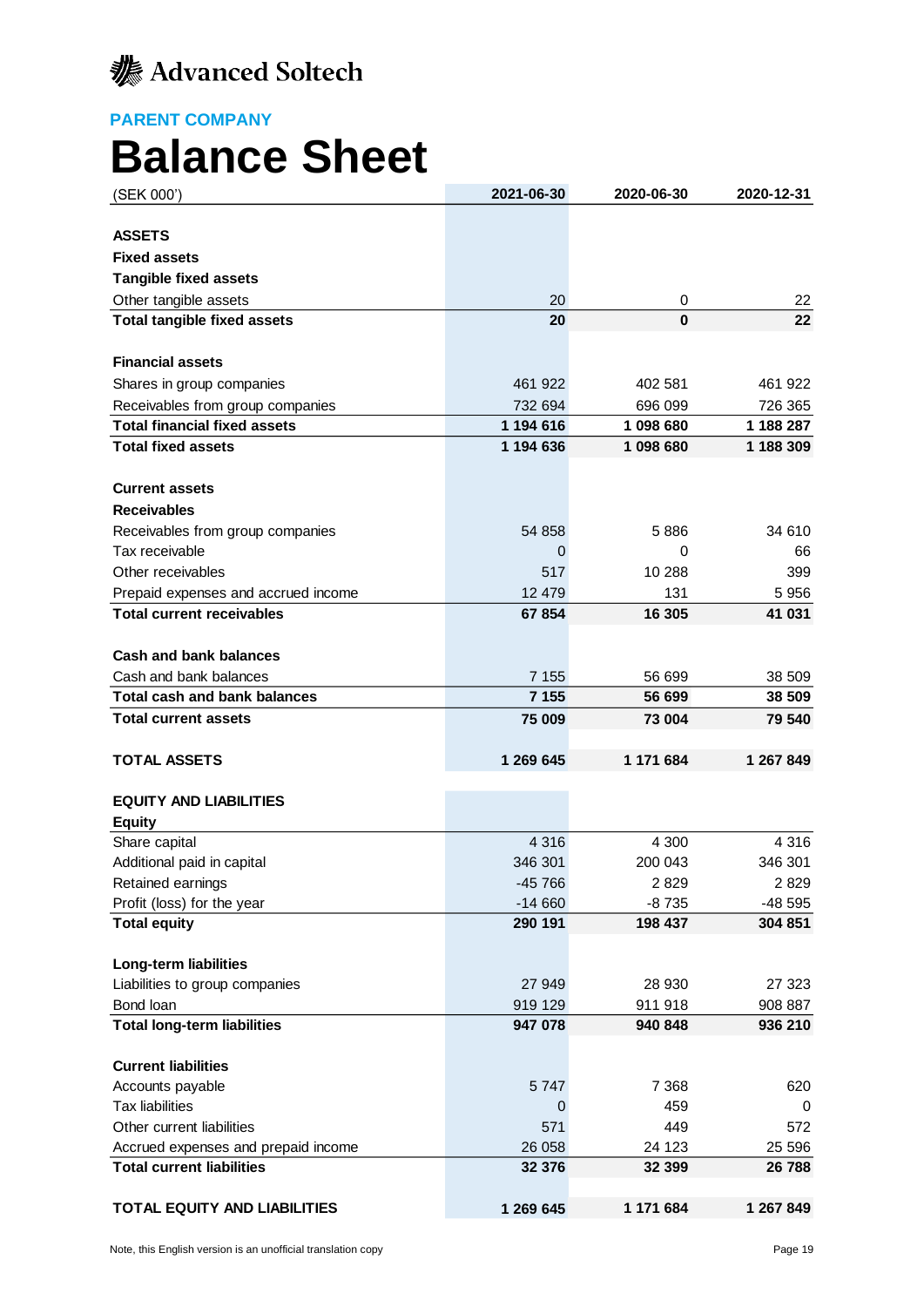### **PARENT COMPANY**

# **Changes in equity**

| 210401-210630          |         | Result for the<br>Share premium |         |          |              |  |  |
|------------------------|---------|---------------------------------|---------|----------|--------------|--|--|
|                        |         | Share capital Retained earnings | fund    | period   | Total equity |  |  |
| Opening balance        | 4 3 1 6 | -45 766                         | 346 301 | 105      | 304 956      |  |  |
| Disposition of results |         |                                 |         |          | 0            |  |  |
| Rights issue           |         |                                 |         |          | 0            |  |  |
| Result for the period  |         |                                 |         | $-14765$ | $-14765$     |  |  |
| Closing balance        | 4 3 1 6 | -45 766                         | 346 301 | $-14660$ | 290 191      |  |  |

| 200401-200630          |         |                                 | Result for the |          |              |
|------------------------|---------|---------------------------------|----------------|----------|--------------|
|                        |         | Share capital Retained earnings | fund           | period   | Total equity |
| Opening balance        | 4 3 0 0 | 2829                            | 200 043        | 18 804   | 225 976      |
| Disposition of results |         |                                 |                |          | 0            |
| Rights issue           |         |                                 |                |          | $\Omega$     |
| Result for the period  |         |                                 |                | $-27539$ | $-27539$     |
| Closing balance        | 4 300   | 2829                            | 200 043        | $-8735$  | 198 437      |

|                        | Result for the<br>Share premium |                                 |          |          |              |  |
|------------------------|---------------------------------|---------------------------------|----------|----------|--------------|--|
| 200101-201231          |                                 | Share capital Retained earnings | fund     | period   | Total equity |  |
| Opening balance        | 500                             | 7689                            | 203 845  | -4 860   | 207 174      |  |
| Disposition of results | 0                               | -4 860                          |          | 4 8 6 0  | 0            |  |
| Rights issue           | 3816                            |                                 | 154 073  |          | 157889       |  |
| <b>Issue cost</b>      | 0                               |                                 | $-11617$ |          | $-11617$     |  |
| Result for the period  |                                 |                                 |          | -48 595  | $-48595$     |  |
| Closing balance        | 4 3 1 6                         | 2829                            | 346 301  | $-48595$ | 304 851      |  |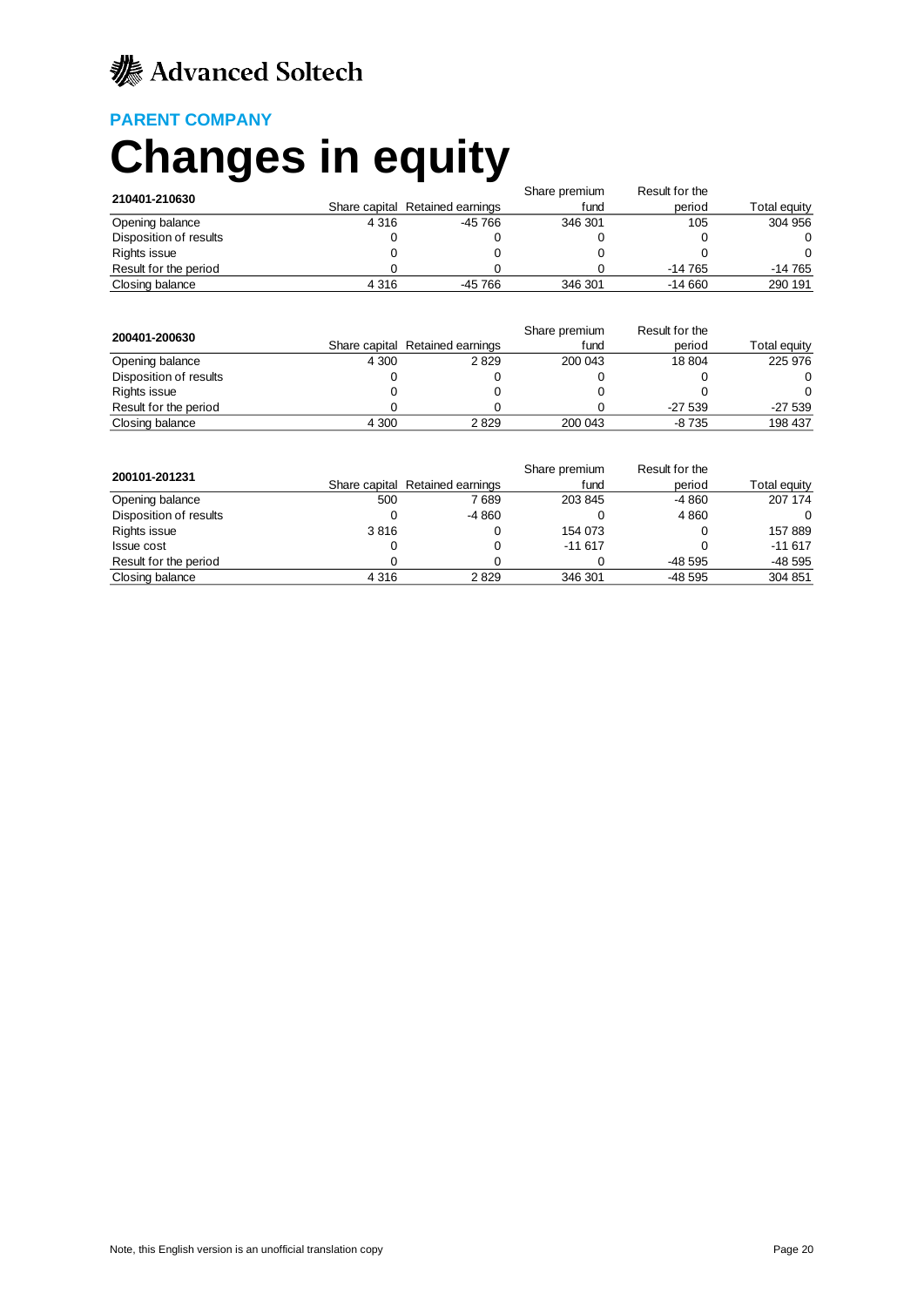

# **Note 1. Accounting and valuation principles**

### **General accounting principles**

The Interim report and group accounting have been prepared in accordance with the Swedish Annual Accounts Act (1995:1554) and the Swedish Accounting Standards Board's general guidelines BFNAR 2012:1 Annual Report and Consolidated Financial Statements ("K3"). The Financial Statements are stated in thousands of kronor (kSEK) unless otherwise stated. Rounding errors may occur. The parent company's accounting currency is Swedish kronor, which also constitutes the accounting currency for the group.

The same accounting principles and calculation bases as in the most recent annual report has been applied.

# **Note 2. Estimates and assessments**

Estimates and assessments are evaluated on an ongoing basis and are based on historical experience and other factors, including expectations of future events that are considered reasonable under current circumstances. The estimates for accounting purposes that result from these, will by definition rarely correspond to the actual result. The estimates and assumptions that entail a significant risk of significant adjustments in the reported values of assets and liabilities in the coming years are dealt with in outline below.

### **Intangible fixed assets**

The Group reports intangible assets that consist of customer contracts in the Group's operation in China. An examination of whether there is a need for impairment is made when there is an indication. If such an indication exists and the decline is assessed to be permanent, the need for impairment is determined after calculation of the asset's recoverable amount, which consists of the higher of the value in use and fair value. Impairment is made if the recoverable amount is less than the carrying amount. The value in use is calculated as the present value of future payments that the Company is expected to take advantage of by using the asset. No impairment losses have been identified.

### **Tangible fixed assets**

Solar energy plants are reported at acquisition value reduced with accumulated depreciation and write-downs. The Company's applied depreciation period is based on the Company's assessment of the life of the products, and that the depreciation period correlates with the life of the customer contracts. An examination of whether there is a need for impairment is made when there is an indication. Impairment is reported in cases where the value of the facility exceeds the value of the existing underlying contract. No impairment losses have been identified.

### **Financial fixed assets**

At each balance sheet date, the company assesses whether there is any indication of impairment in any of the group's financial fixed assets. If such an indication exists and the decline is assessed to be permanent, the need for impairment is determined after calculation of the asset's recoverable amount, which consists of the higher of the value in use and fair value. Impairment is made if the recoverable amount is less than the carrying amount. The value in use is calculated as the present value of future payments that the Company is expected to take advantage of by utilizing the asset.

### *Shares in subsidiaries*

The group makes an annual forecast for future discounted cash flows regarding operations in China, in order to assess any need for impairment. No impairment requirements have been identified.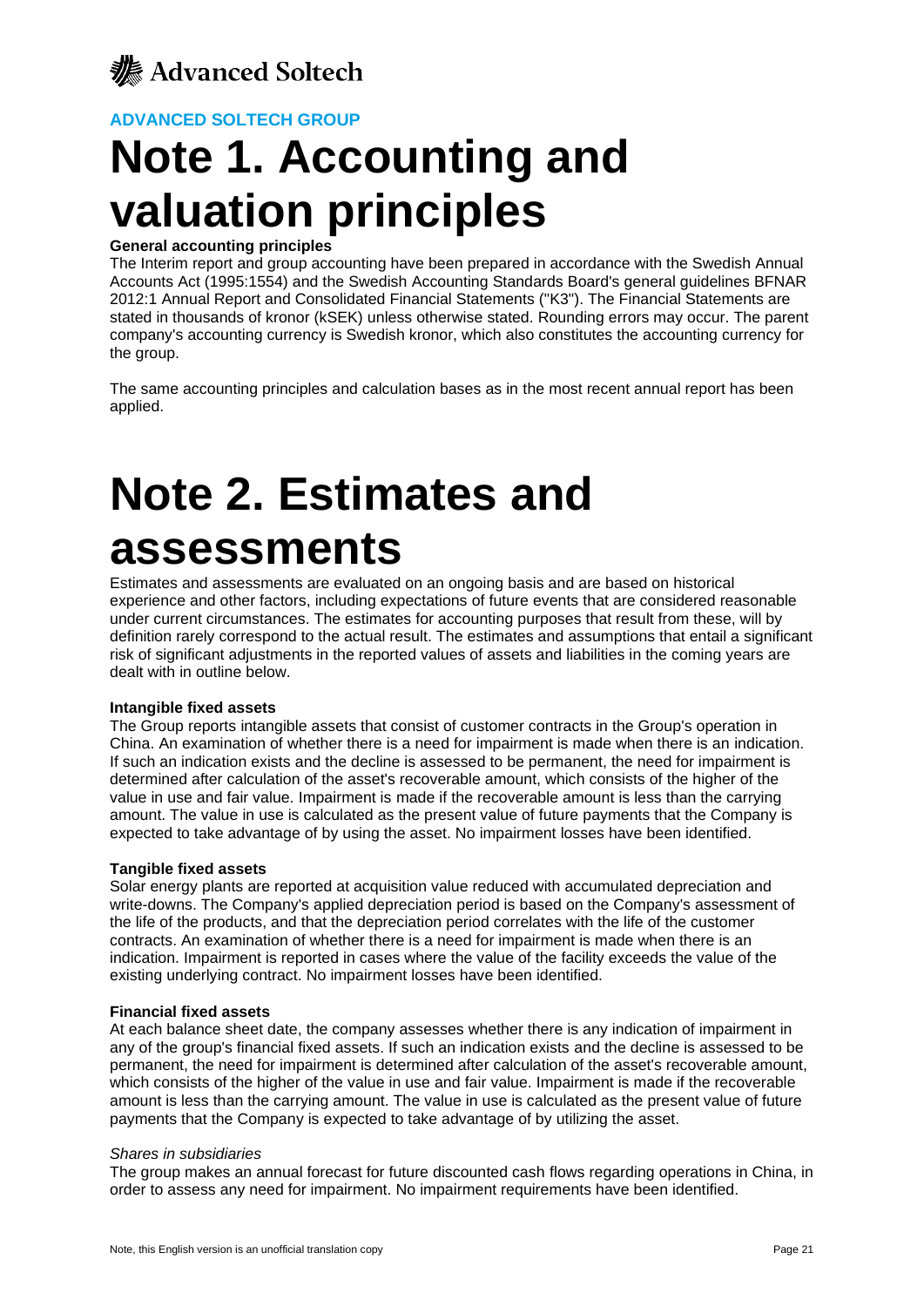

### *VAT Receivable*

The Chinese companies have a VAT receivable, accounted to 85.6 MSEK at the end of the period, which has mostly arisen when investment in solar panels has been made when installing customer projects. In Chinese tax legislation, VAT surpluses from the Company are not paid out, but set-off can be made against outgoing VAT when invoicing electricity to the customer. There is no time limit regarding set-off of VAT. An examination of whether there is a need for impairment is made when there is an indication. No impairment losses have been identified.

### **Deferred tax**

### *Deferred tax assets*

In the Chinese part of the business, there is a reported deferred tax asset regarding deficits and allowance for doubtful accounts receivable. Regarding the loss carried forward, this only applies to the Chinese subsidiaries and is expected to be utilized against accumulated profits over the next five years. Deficit deductions in China are forfeited five years after their occurrence. *Deferred tax liability*

### In the Chinese part of the business, deferred tax liabilities are reported regarding tax overwriting of tangible fixed assets.

### **Accounts receivable**

The Group has an accounts receivable, accounted to 35.8 MSEK at the of the period, when selling electricity to Chinese customers. The Group makes an ongoing assessment of accounts receivable and this may result in a provision for bad debts. The Company's assessment is that the Company's customers are financially healthy and that payment of outstanding accounts receivable will take place, however with some delay due to external factors, such as Covid-19.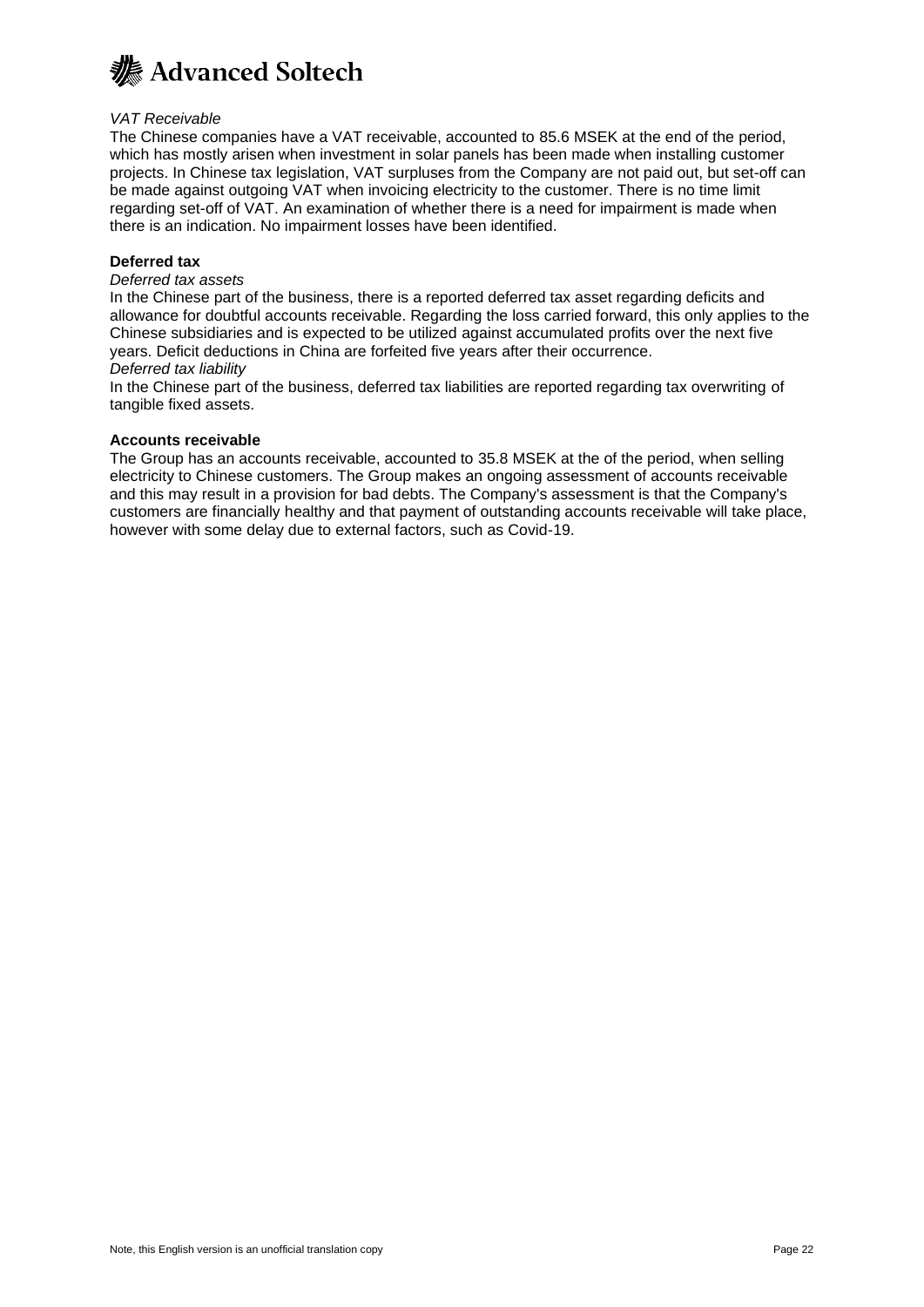

# **Note 3. Correction of previous published report for Q2 2020**

### **Reports for the Group**

The reporting for 2020 has been corrected on several occasions, partly what was reported in the yearend report for 2020 partly what was reported in the report for the first quarter of 2021. These corrections take effect for reports for the second quarter for 2020, see summaries below.

|                                              | Previous  |            |                             |
|----------------------------------------------|-----------|------------|-----------------------------|
| Income Statement 2020-01-01-2020-06-30       | reported  |            | Correction Corrected report |
| Total revenue                                | 63 487    | $-4500$    | 58 987                      |
| Operating profit / EBIT                      | 36 454    | $-4706$    | 31 748                      |
| Result from financial items                  | $-61725$  | $-5184$    | $-66909$                    |
| Tax                                          | 0         | $-1643$    | $-1643$                     |
| The result for the period                    | $-24991$  |            | $-37084$                    |
|                                              |           |            |                             |
|                                              | Previous  |            |                             |
| Income Statement 2020-04-01--2020-06-30      | reported  |            | Correction Corrected report |
| Total revenue                                | 47 432    | $-4499$    | 42 933                      |
| Operating profit / EBIT                      | 32 064    | $-3925$    | 28 139                      |
| Result from financial items                  | $-66468$  | 3 0 1 5    | $-63453$                    |
| Tax                                          | 0         | $-1643$    | $-1643$                     |
| The result for the period                    | $-34404$  |            | $-36957$                    |
|                                              | Previous  |            | Corrected                   |
| <b>Balance Sheet 2020-06-30</b>              | reported  | Correction | report                      |
| Assets                                       |           |            |                             |
| <b>Total fixed assets</b>                    | 1063968   | 36 463     | 1 100 431                   |
| Total current assets                         | 148 067   | 5 6 3 2    | 153 699                     |
| <b>Total assets</b>                          | 1 212 035 | 42 095     | 1 254 130                   |
| Equity and liabilities                       |           |            |                             |
| Total equity                                 | 131 573   | 4 4 3 4    | 136 007                     |
| Total provisions and non-current liabilities | 956 070   | $-2596$    | 953 474                     |
| <b>Total current liabilities</b>             | 124 392   | 40 257     | 164 649                     |
| <b>Total equity and liabilities</b>          | 1 212 035 | 42 095     | 1 254 130                   |

### **Reports for the parent company**

Corrections were made in the interim report for the first quarter of 2021 for the first quarter of 2020. When it previously left Q2 reports for the period January to June 2020 are unchanged. This means that the period April to June 2020 will be changed corresponding to the corrections made for the period January to March.

| The result for the period               | $-33494$ |      | $-27538$                    |
|-----------------------------------------|----------|------|-----------------------------|
| Tax                                     | 0        | o    |                             |
| Result from financial items             | $-31740$ | 5956 | $-25784$                    |
| Operating profit / EBIT                 | $-1754$  | O    | $-1754$                     |
| Revenue                                 | 3 2 6 9  |      | 3 2 6 9                     |
| Income Statement 2020-04-01--2020-06-30 | reported |      | Correction Corrected report |
|                                         | Previous |      |                             |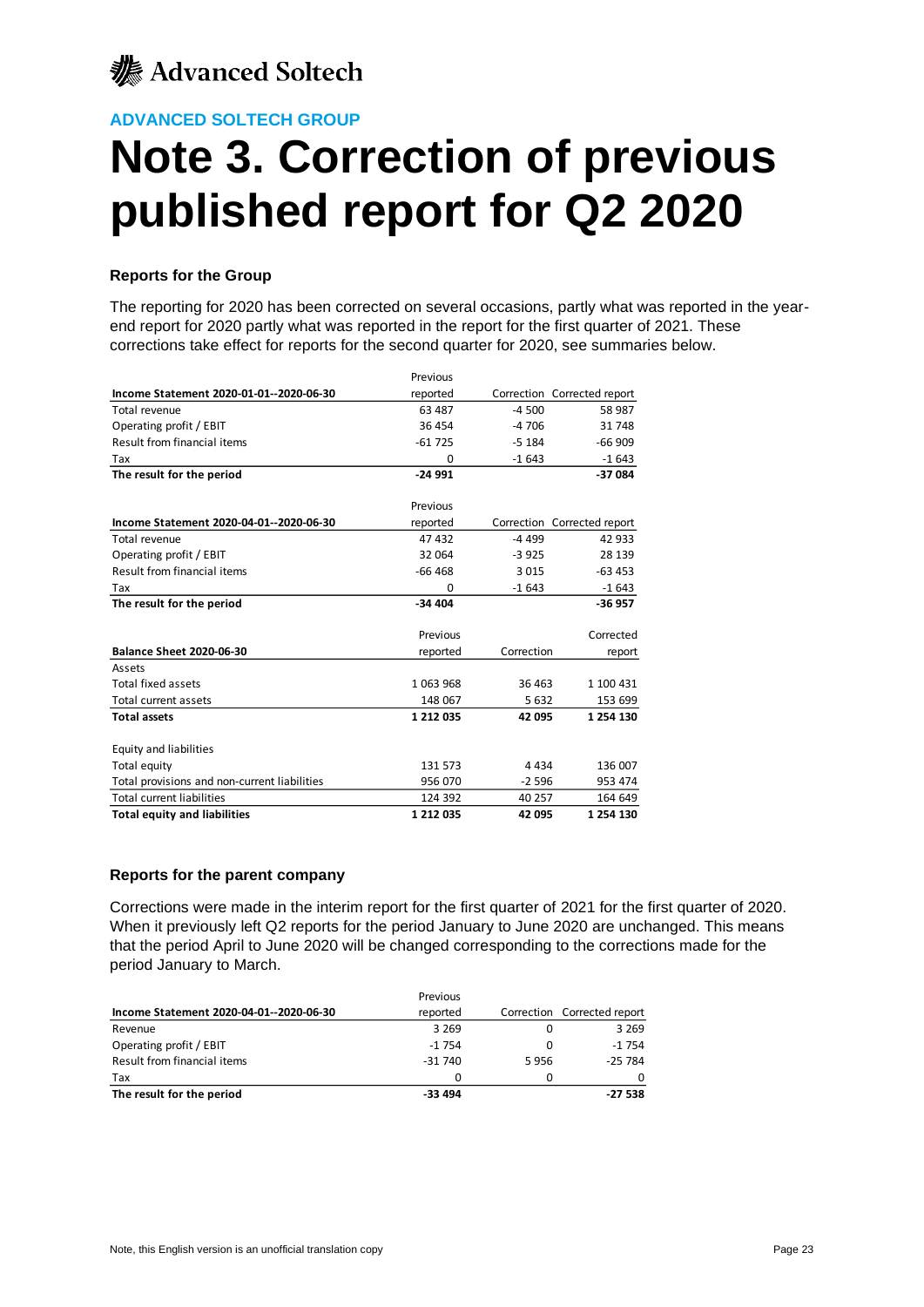

# **Note 4. Definition of key performance measures**

### *Operating profit (EBIT)*

Earnings before interest and taxes. The measure is used since it provides an overview of the profitability of the operations.

### *EBIT margin*

Earnings before interest and taxes as a percentage of total revenue. The measure is used since it shows operational profitability over time.

### *EBITDA*

Earnings before depreciation and amortization, financial items, and taxes. The measure is used since it provides an overview of the profitability of the operations before depreciation and amortization.

### *EBITDA margin*

EBITDA as a percentage of total revenue. The measure is used since it shows operational profitability over time, regardless of financing, depreciation and amortization.

#### *Net revenue share of total revenue, %*

Net revenue as a share of total revenue. The measure is used since it helps to assess ASAB's reliance on electricity sales in relation to other operating income, notably subsidies.

#### *Interest-bearing debt*

The sum of current and non-current portion of bond debt, liabilities to credit institutions, liabilities to Group companies and other non-current interest-bearing debts. The measure is used since it shows ASAB's gross interest-bearing indebtedness.

#### *Net interest-bearing debt*

Interest-bearing debt less cash and bank balances. The measure is used because it enables assessment of whether ASAB has an appropriate financing structure and can fulfil the commitments according to its debt agreements.

#### *Equity ratio*

Equity divided by total assets per closing balance for each reporting period. The measure is used since it helps to assess ASAB's financial stability.

#### *Interest expense*

Interest expense and similar charges less amortization of capitalized borrowing costs, taxes relating to intra-group interest payments and withholding tax on interest payments from China. The measure is used since it enables assessment of whether ASAB can fulfil the commitments under its debt agreements.

#### *Amortization of capitalised borrowing costs*

Interest expense and similar charges less interest expense, capitalised borrowing costs, taxes relating to intra-group interest payments and withholding tax on interest payments from China. The measure is used since it shows ASAB's expenses related to borrowings, excluding interest expenses.

#### *Installed capacity, MW*

Maximum amount of electric energy output that all operational solar energy plants in ASAB's portfolio can produce, expressed in megawatts. The measure is used since it helps to assess ASAB's earnings capacity.